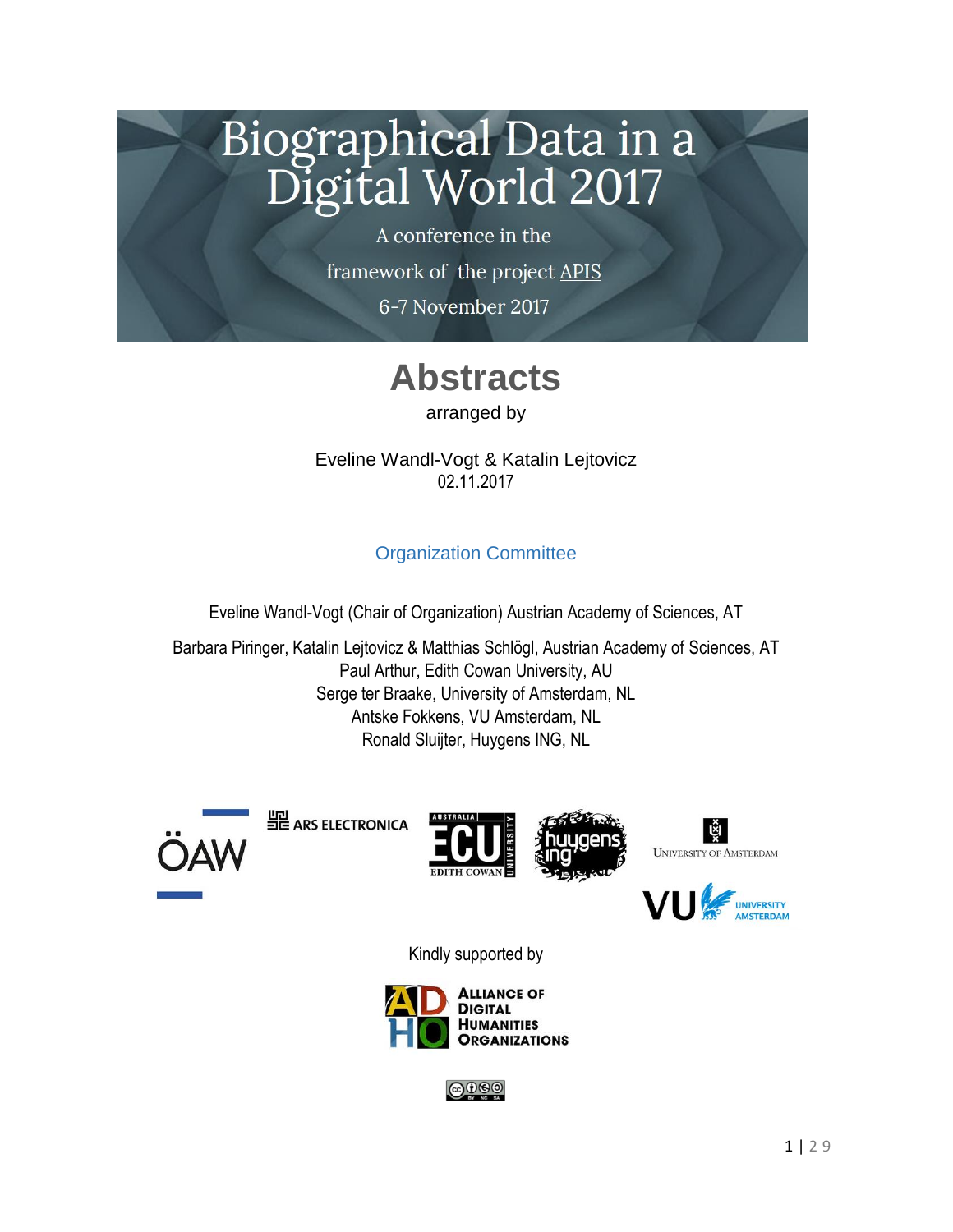### **Integrating Biographical Data: An Australian Case Study**

The Humanities Networked Infrastructure Project (HuNI) is a national digital service for the study of Australian history and culture that incorporates rich biographical data. Developed with funding from the NeCTAR (National eResearch Collaborative Tools and Resources) program of the Australian Government, HuNI aggregates data from 30 of Australia's most significant humanities and creative arts datasets and makes them available for use by researchers across the arts and humanities and more widely by the general public. The project objectives are: to make Australia's wealth of cultural resources more accessible and connected; to break down barriers between humanities disciplines and support collaboration and data sharing between researchers, nationally and internationally; to create efficient workflows for researchers working with cultural data centred around enhanced discovery, analysis and sharing; and for the HuNI data aggregate service to lay the foundation for collaborative cross-disciplinary online research capability into the future.

This paper discusses the methods used by HuNI to aggregate data, the conceptual framework which has shaped the design of HuNI's Data Model around six core entity types including person entities, and the social or 'vernacular linking' features that make HuNI a unique resource for advanced scholarship. Vernacular linking allows registered users to make assertions about the relationship of data in the aggregate and have these assertions saved and uploaded to HuNI as an integral part of the data fabric for others to cite and build upon. The ability for researchers to work independently or collaboratively with the data through discovery, analysis and sharing functions is yielding new scholarly outcomes and deepening the world's understanding of Australian culture across space and time.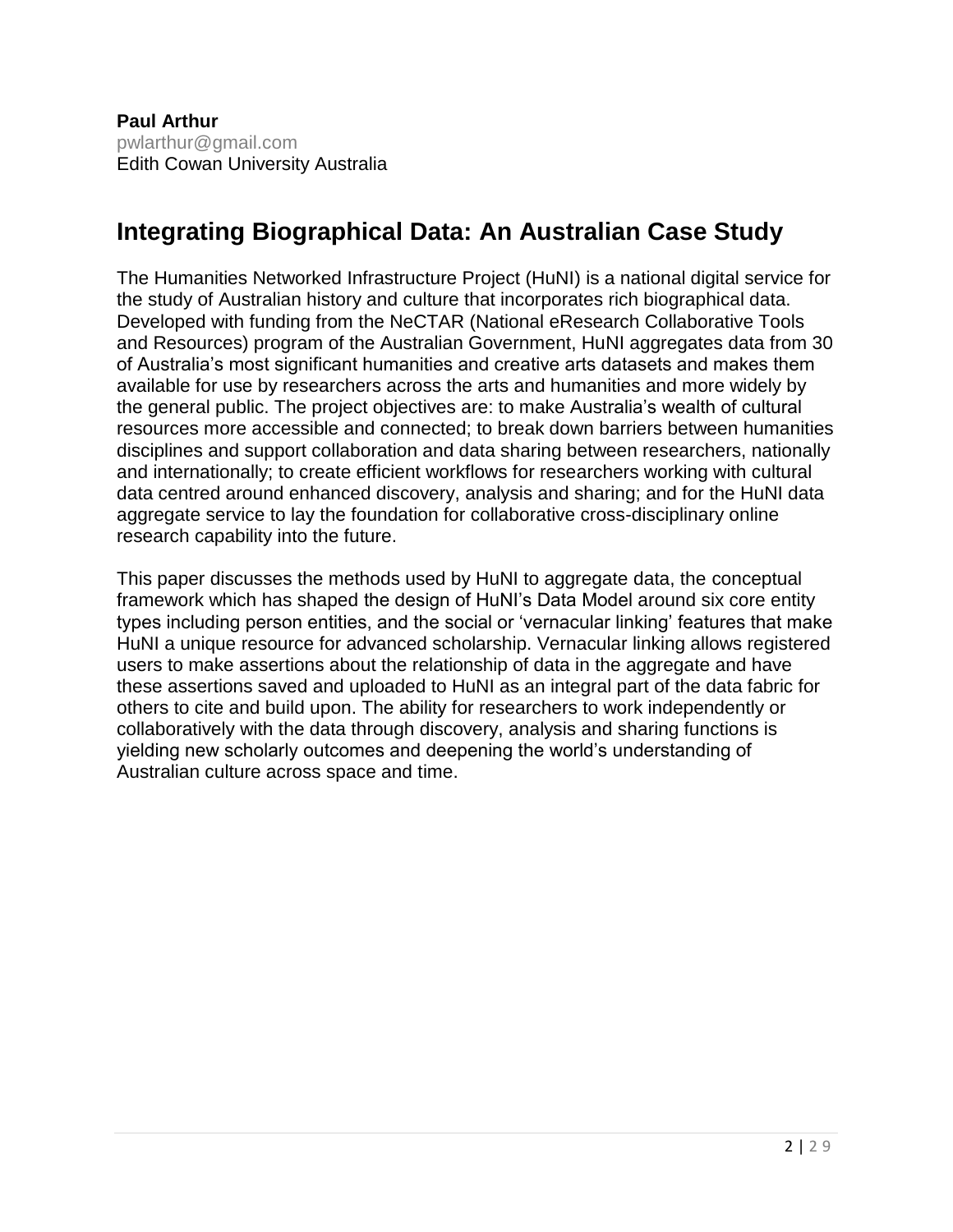### **Detecting and mining biographical data from audio/audiovisual magnetic tapes:**

**A case of the Japanese American collections in the US**

This paper reports an attempt to detect and mine the relevant biographical data from audio/audio-visual magnetic tapes. A number of studies especially in history, anthropology, and sociology have conducted in the United States towards various immigrant groups especially since 1960 with an invent of portable audio recording devices. Numerous hours of audio/audio-visual recordings were created although most of them were 'buried' in the carbonate boxes. Finding aids have been created to understand them better. However, the information in the findings aids or inventories has not been enough to have any further access to the recordings especially from inter-disciplinary perspectives.

Therefore, this paper focuses two major collections, one public and the other private, targeting Japanese Americans in Hawai`i (approximately about 200 hours' recordings) and mainland US (approximately about 350 hours' recordings) to discuss how I have been working with finding and collecting the biographical data in the following four steps. (1) Digitizing the analogue sounds from the magnetic tapes, (2) collecting metadata information from the finding aids/inventories, (3) creating the meta-dataset though annotating the recordings, and (4) mining the biographical data from the recording by listening to them. Through these steps, this paper will discuss the guidelines proposed mainly by oral historians and the applicability to each interview data.

**Hans Bauer** [hanschristianbauer@gmail.com](mailto:hanschristianbauer@gmail.com) Leibniz-Institute for East and Southeast European Studies

### **Bio-brary The Library as Producer of Biographical Information? – The IOS-Example**

The poster refers to two resources, managed by the library of the Leibniz Institute for East and Southeast European Studies Regensburg (IOS), and discusses strategies to open them up to further enhancement:

1. Online-Biographical Dictionary on the History of South-Eastern Europe (BioLex)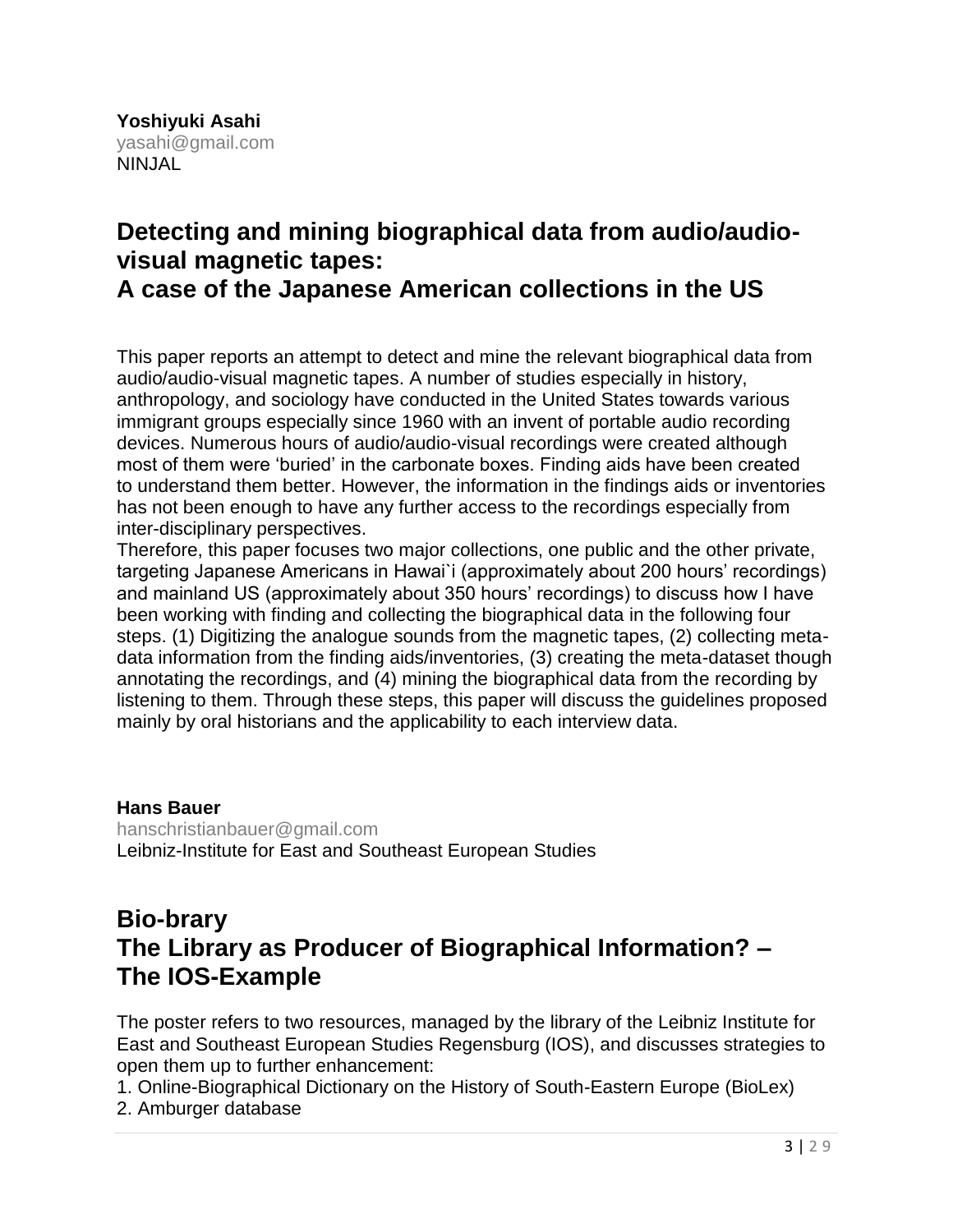#### **Ágoston Zéno Bernád**

Agoston.Bernad@oeaw.ac.at Austria Austrian Academy of Sciences

#### **Maximilian Kaiser**

Maximilian.Kaiser@oeaw.ac.at Austria Austrian Academy of Sciences

### **The biographical formula: Kinds and dimensions of biographical networks**

What are the recurrent parts of biographical dictionaries? In our paper we would like to discuss this question by presenting two modes for reading and analyzing biographical articles on a larger scale.

Behind every printed national biography there is a board of editors who is responsible for compiling the next volume and finding qualified authors for the biographies. Therefore they need to stay in contact with established scholars. This contact network, its development and influence, its biographical constructs and narratives will be exemplified in the history of the Austrian National Biographical Dictionary (ÖBL) using as yet uncharted and unedited sources from the archives of the Austrian Academy of Sciences.

A different mode for the interpretation of biographical dictionaries is the analysis of the biographies themselves. Moretti's witty formulation "Human beings employed full time in keeping institutions alive, not vice versa", which resulted from a study of published obituaries in the newspaper The New York Times, can be applied as well to the biographies of the ÖBL. As part of the research project "Mapping historical networks: Building the new Austrian Prosopographical | Biographical Information System (APIS)" biographical data is generated through the annotation of biographies of the ÖBL This data consists of frequently mentioned names of persons, places and institutions which can be subsumed under the term "biographical building blocks". On the basis of this data biographical networks can be built. In the second part of the presentation we would like to show you different dimensions of these networks as well as ways for analyzing this kind of data.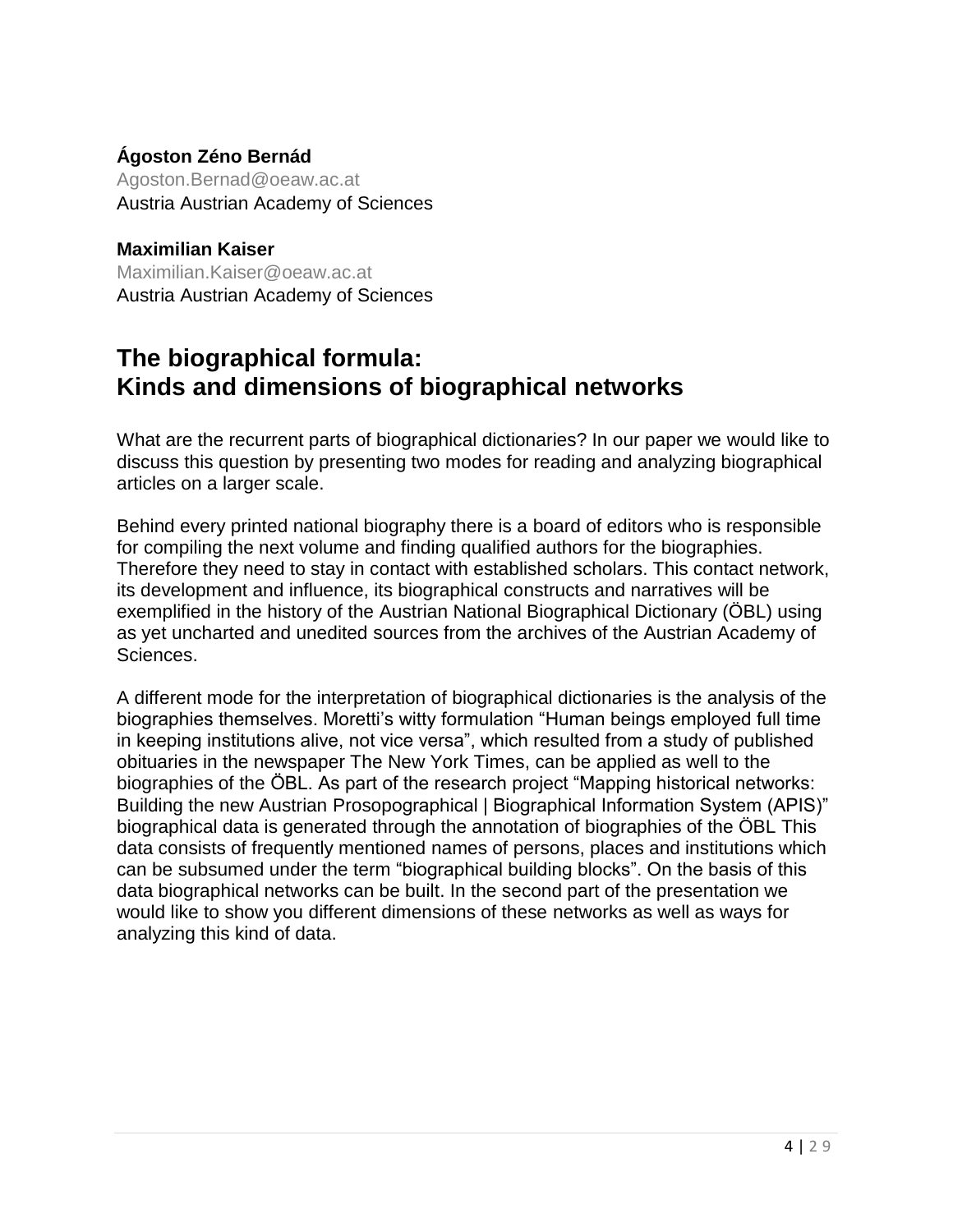#### **Judith Brouwer**

judith.brouwer@huygens.knaw.nl Huygens ING

**Harm Nijboer** harm.nijboer@huygens.knaw.nl Huygens ING

### **Golden Agents A web of linked biographical data for the Dutch Golden Age**

The production of art, books, literature and other creative products is covered by many electronic resources like collection databases of museums and libraries, dedicated documentation systems and research databases. Often biographical records are at the heart of these systems, but typically all these resources use their own subset of biographical data. In the Golden Agents program we will connect these resources to each other in a linked data framework. This will result in a sustainable infrastructure to study relations and interactions between producers and consumers of creative goods in the Dutch Golden Age.

In this paper we will discuss our experiences in connecting various and heterogeneous sets of biographical data. We will also provide some examples that highlight the research potential of the interlinked data.

The Golden Agents program is sponsored by The Netherlands Organisation for Scientific Research NWO and is a collaboration between Huygens ING, the Meertens Institute, the University of Amsterdam, Utrecht University, VU University Amsterdam, the Rijksmuseum, KB National Library of the Netherlands, the Amsterdam City Archives, the RKD Netherlands Institute for Art History and Lab1100.

**Thierry Declerck** [declerck@dfki.de](mailto:declerck@dfki.de) DFKI GmbH

### **Considerations about uniqueness and un-alterability for encoding biographical data in ontologies**

In past work (Krieger & Declerck, 2015), we have described our considerations on synchronicity and diachronicity and how those aspects can and should be applied for defining properties in a formal ontology about biographical data. The resulting ontology is available at http://www.dfki.de/lt/onto/trendminer/BIO/biography.owl As a matter of fact, one can soon come to the conclusion that it is very difficult, if not impossible to come up with a descriptor that designs perdurance, immutability, and absolute identity of an element of a biographical ontology. Are there properties of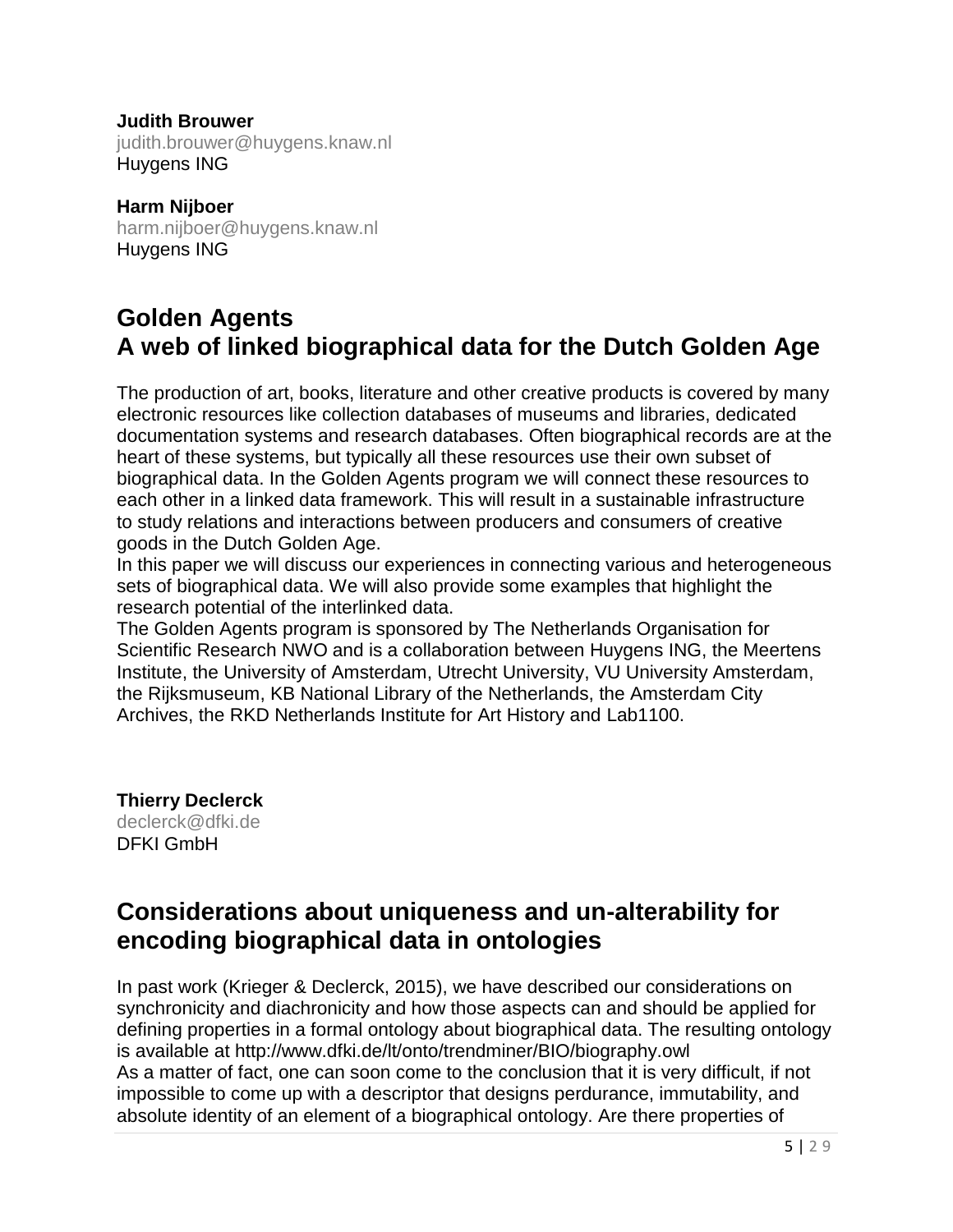human beings that are really immutable, so that they can be used as the fixed pillar on the base of which we can describe all other changeable aspects and characteristics of this human being? At the actual state of our current research, this seems not to be the case. Let us take as an example the case of the soldier Manning, introduced in (Wikipedia\_Chelsea\_Manning, 2017) as "Chelsea Elizabeth Manning (born Bradley Edward Manning, December 17, 1987)". Is this person the same before and after the change of sex? And also looking at dates of birth or death: this is information that can still be modified, corrected etc. in dependency of new data or appreciations. Also we can have divergent information on this property, depending on the sources. And sometimes one is not able to state which one is the more reliable one. Our intuition is that a very carefully designed ontology can offer a support here, as we are talking then about one "life" that might have no absolute fixed characteristics, or properties, but which on the basis of the large set of possibly divergent values of descriptors (classes and properties), and their organisation in one ontological space, can be considered as one unique carrier of a life. The need of a carefully designed vocabulary for biographical data is also stressed in (Brown and Simpson, 2013), showing that complying to generic vocabularies in existing ontology frameworks can lead to missing important points in a biography and even to inconsistencies and wrongly derived "facts". As a first step we need to agree on what constitutes a "biographical unit". My view on this is that the pseudonym "Michael Field" used by both Katharine Harris Bradley and Edith Emma Cooper for publishing their work is not a biographical unit – and in a sense also not an author. We consider thus a biographical unit as a biological element that has a birth and a death, while concentrating on human beings. In this view, "Michael Field" is just a name (pseudonym) shared by two biological units, and ontological descriptions have to be very cautious that properties for biographical units, like birth and death, are not shared with elements like "name", as this can lead to inconsistent and wrong inferences.

#### References

Susan Brown and John Simpson. (2913). The Curious Identity of Michael Field and Its Implications for Humanities Research with the Semantic Web. In 2013 IEEE International Conference on Big Data, 77–85, 2013.

doi:10.1109/BigData.2013.6691674.

Hans-Ulrich Krieger and Thierry Declerck. (2017). An OWL Ontology for Biographical Knowledge. Representing Time-Dependent Factual Knowledge. Proceedings of the First Conference on Biographical Data in a Digital World 2015, Amsterdam, Netherlands.

Wikipedia\_Chelsea\_Manning. (2017). https://en.wikipedia.org/wiki/Chelsea\_Manning [last accessed 2017/10/15]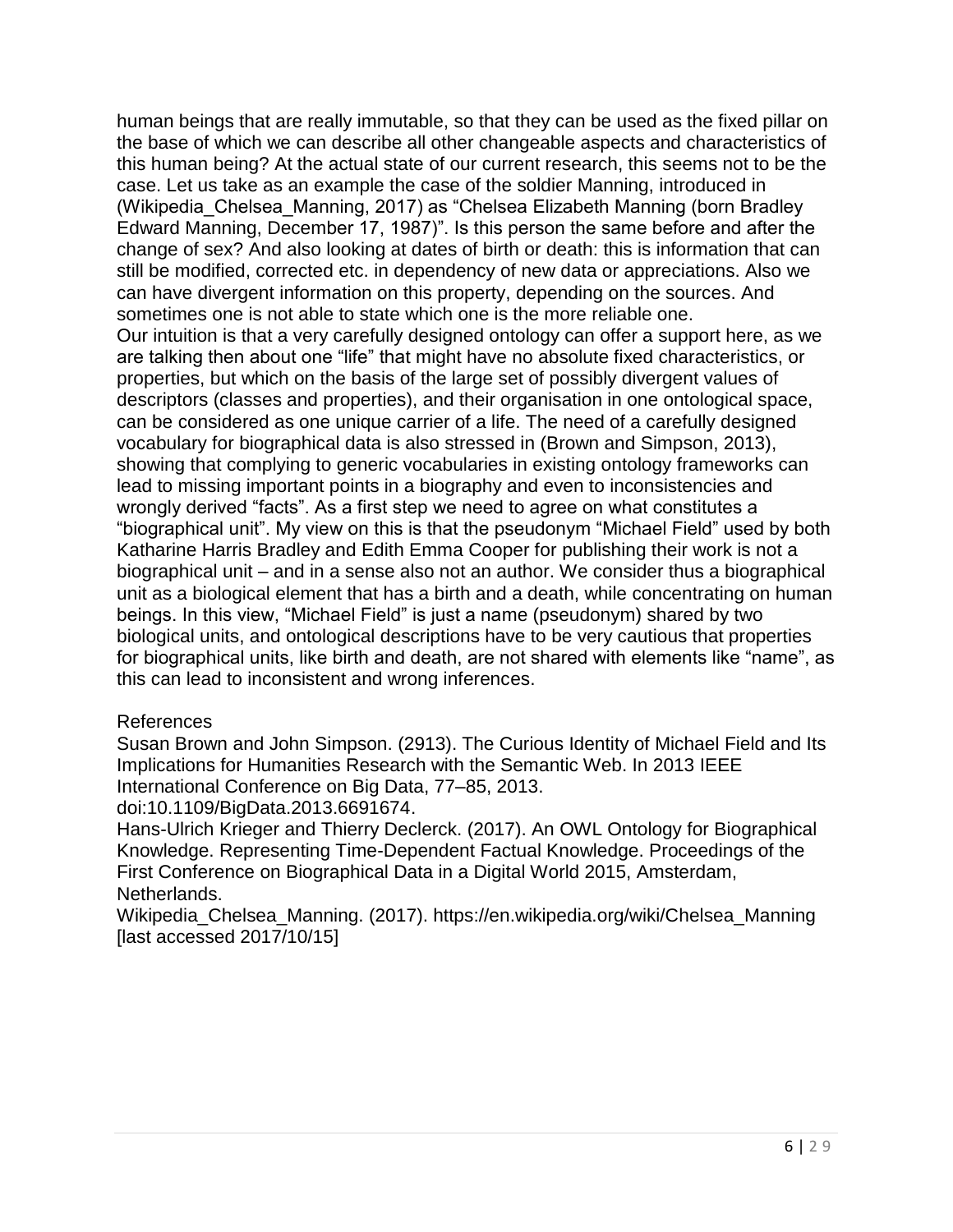**Anita Eichinger** [anita.eichinger@wien.gv.at](mailto:anita.eichinger@wien.gv.at) Vienna City Library

#### **Bernhard Krabina**

[krabina@kdz.or.at](mailto:krabina@kdz.or.at) KDZ - Centre for Public Administration Research

### **Biographical Information in the Vienna History Wiki**

The Vienna History Wiki is a historical knowledge platform of the city of Vienna aiming to combine knowledge from the city administration with those of external experts [1]. It holds more than 37.000 articles about persons, topographical objects (streets, parks, cemeteries, districts, waters, etc.), buildings (houses, churches, bridges, monuments, etc.), organizations (companies, institutions, associations, etc.), events, maps and other entries (such as special Viennese German language terms).

With more than 15.000 entries about Persons, it makes up the largest content part of the wiki and is the most sought after category [3]. The bibliographic information does not only include typical encyclopedic textual information, but also facts about the persons ranging from basic personal data (name, alternative names, title, gender, date and place of birth and death, details on the graveyard, profession, political party, religious belief, estate) to professional functions, honorings, addresses and information about personal relations and relatives.

The open source software Semantic MediaWiki that powers the Vienna History Wiki allows for the data entered in online forms to be used inside the wiki for lists, overview pages or query forms as well as re-use of the data outside of the wiki through several export formats, such as RDF, JSON or CSV. [4] For quality assurance and integration of more data from different sources outside of the wiki, it is also possible to import data into the wiki. Therefore it was possible for the Vienna City Library to discontinue their annually published memorial day index ("Gedenktageindex") on paper and CD-ROM and replace it with a query form in the wiki that lists all historically relevant persons whose birth or death date have e.g. 100th , 150th, 200th… anniversary in the following year.

[1] Vienna History Wiki. English information. Retrieved July 28, 2017 from Vienna History Wiki http://www.wien.gv.at/wiki/index.php/Vienna\_History\_Wiki [2] Vienna History Wiki. Statistik. Retrieved July 28, 2017 from Vienna History Wiki https://www.wien.gv.at/wiki/index.php?title=Statistik

[3] Vienna History Wiki. Beliebteste Seiten. Retrieved July 28, 2017 from Vienna History Wiki https://www.wien.gv.at/wiki/index.php?title=Spezial:Beliebteste\_Seiten [4] Krabina, Bernhard: The Vienna History Wiki - a Collaborative Knowledge Platform for the City of Vienna. Proceedings of the 11th International Symposium on Open Collaboration (OpenSym 2015). ACM, 2015. Retrieved July 28, 2017 from OpenSym: http://www.opensym.org/os2015/proceedings-files/p500-krabina.pdf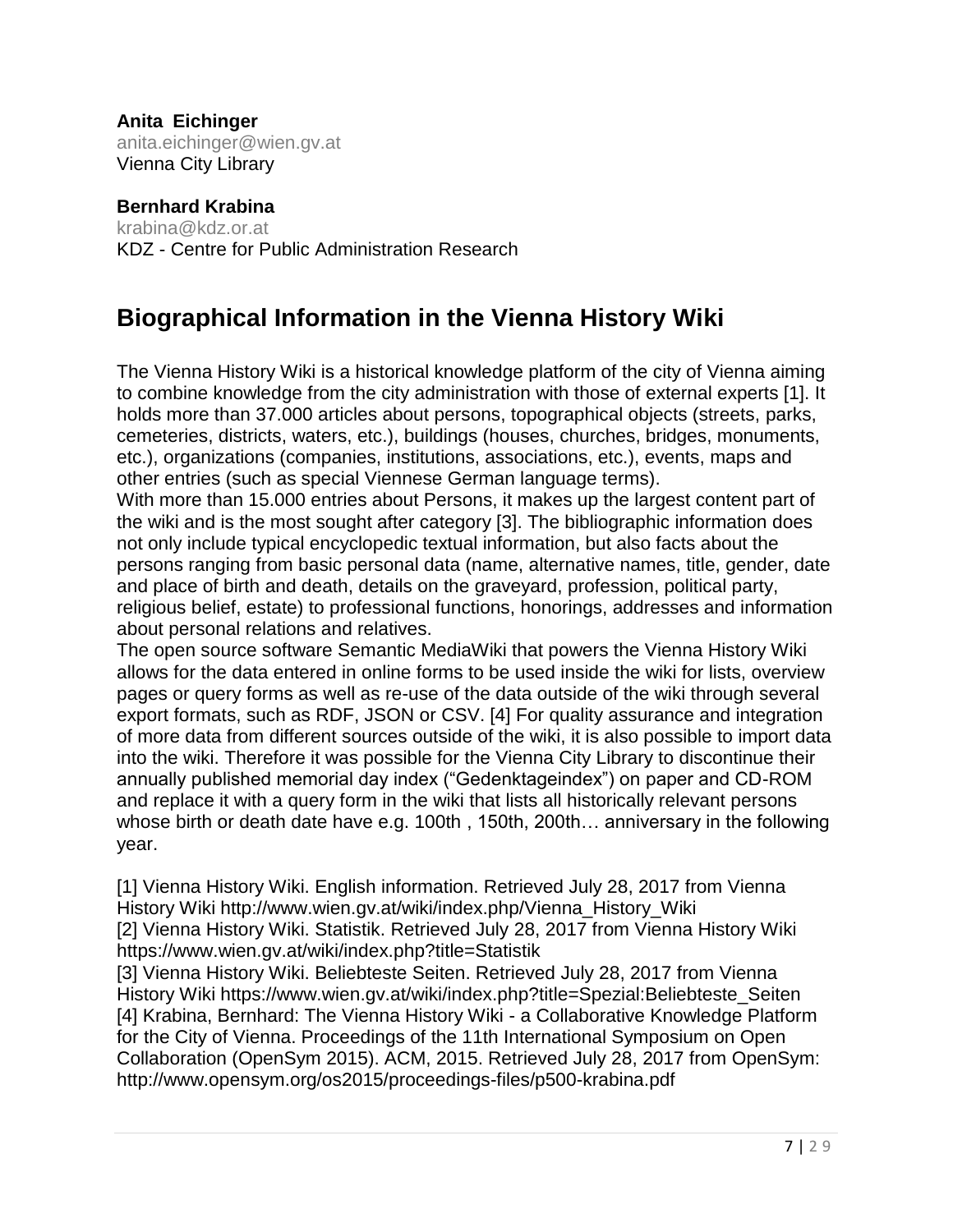#### **Antske Fokkens**

antske.fokkens@vu.nl Vrije Universiteit Amsterdam

#### **Serge Ter Braake**

[s.ter.braake@vu.nl](mailto:s.ter.braake@vu.nl) University of Amsterdam

### **A repository for Biographical Data Models**

The last decades have brought a significant increase in digitized biographical and prosopographical data such as biographical dictionaries and repositories of prosopographical data. When creating such resources, designers have to think about the structure of the data.

Though standards such as the TEI P5 has been used in some projects, new models are developed independently in many projects.

Naturally, differences in information available or in intended applications may require different structures, but in general, there is much to be gained by basing new biographical and prosopographical datamodels on those used in existing projects. First, by avoiding reinventing the wheel, the process of coming up with a good design is sped up and mistakes may be avoided. Second, connecting information from various databases or building resources that make use of more than one repository is easier when similar data structures are used. However, it is not necessarily easy to find existing datamodels since there is no central overview of relevant projects. Furthermore, several resources consist of copy-righted data, making it impossible to share openly.

In this presentation, we introduce a repository for biographical data models and propose an approach for working towards a shared datamodel. This first version is based on a collection of datamodels used in 13 different projects. The datamodels are illustrated using made-up biographies (accompanied by prosopographical information) from fictional figures written by us.

This approach has two advantages. First, we circumvent the issue of copy-righted data. Second, because we represent the same information in all different datamodels, the repository provides a useful basis for a generic model that connects data from various models. We propose a two-step approach for connecting models, where we first convert all models to RDF staying as closely to the original structure as possible and then work top-down identifying links between RDF relations.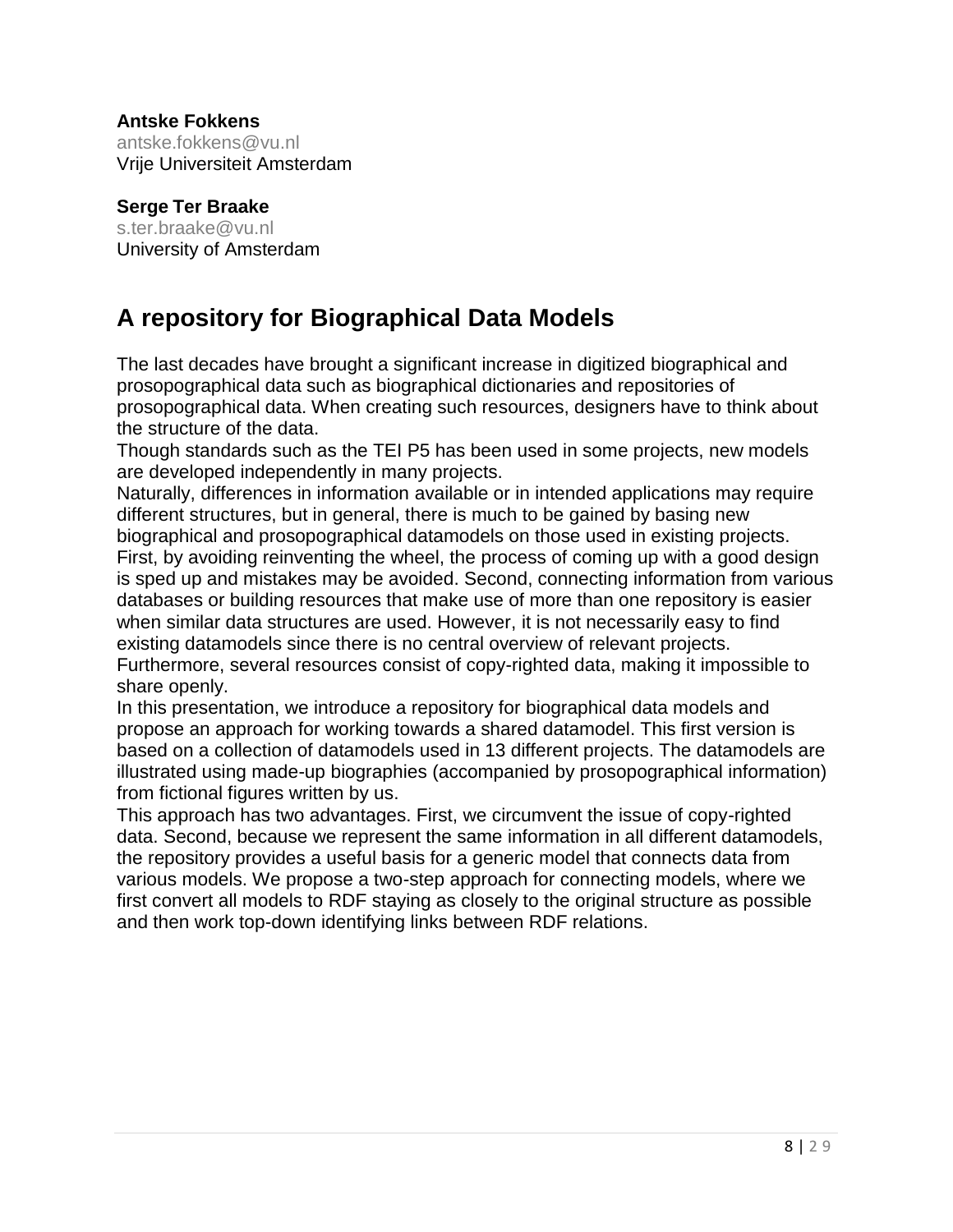#### **Abdulhamit Kirmizi**

[abdulhamitkirmizi@sehir.edu.tr](mailto:abdulhamitkirmizi@sehir.edu.tr) Istanbul Sehir University

We recently completed a three-year-project supported by TÜBITAK (The Scientific and Technological Research Council of Turkey). Our project aimed to identify the non-Muslim officials of the late Ottoman Empire (1803-1914). All the Armenian, Greek, Jewish, Assyrian, Maronite, Chaldean, Vlah, Latin, French, German, Polish officials employed in the civil administration were part of the research spectrum of the project. The main basis of the statistical survey was the personnel registers (Sicill-i Ahval Defterleri) kept in 1879-1914, consisting of 201 large volumes that provided information on 51,698 Ottoman bureaucrats. At the end of our research, we identified 2,946 non-Muslims who were employed in the Ottoman civil bureaucracy in various ministries. This research constitutes the largest prosopographical study completed not only for the Ottoman but for any imperial bureaucracy in 19th-century Europe. The information obtained from the personnel registers was supplemented and loaded into a database and analysed with the latest SPSS data processing software. We identified 2,826 non-Muslim (1,476 Armenian, 1,036 Greek, and 314 Jewish) officials, plus 120 from smaller denominations. The oldest non-Muslim official was born in 1803 and the youngest one in 1893. The earliest entry of a non-Muslim official into government service according to our list was in 1835 and the latest in 1914. The study stretches over a time-span of 110 years (1803-1914) and includes men from various generations.

The personnel records provide valuable information including each official's name, pseudonym, father's name, father's occupation, birth date and place, educational credentials (such as the schools he attended and the languages he studied), places and ranks of assignments, and the reasoning behind dismissals. In addition, the personnel records provide information on bureaucratic positions held in respective ministries, entry points to offices, and the successive points where an official served during his career. This rich information sheds light not only on the officials' career trajectories, but also on some important aspects of their social and economic backgrounds.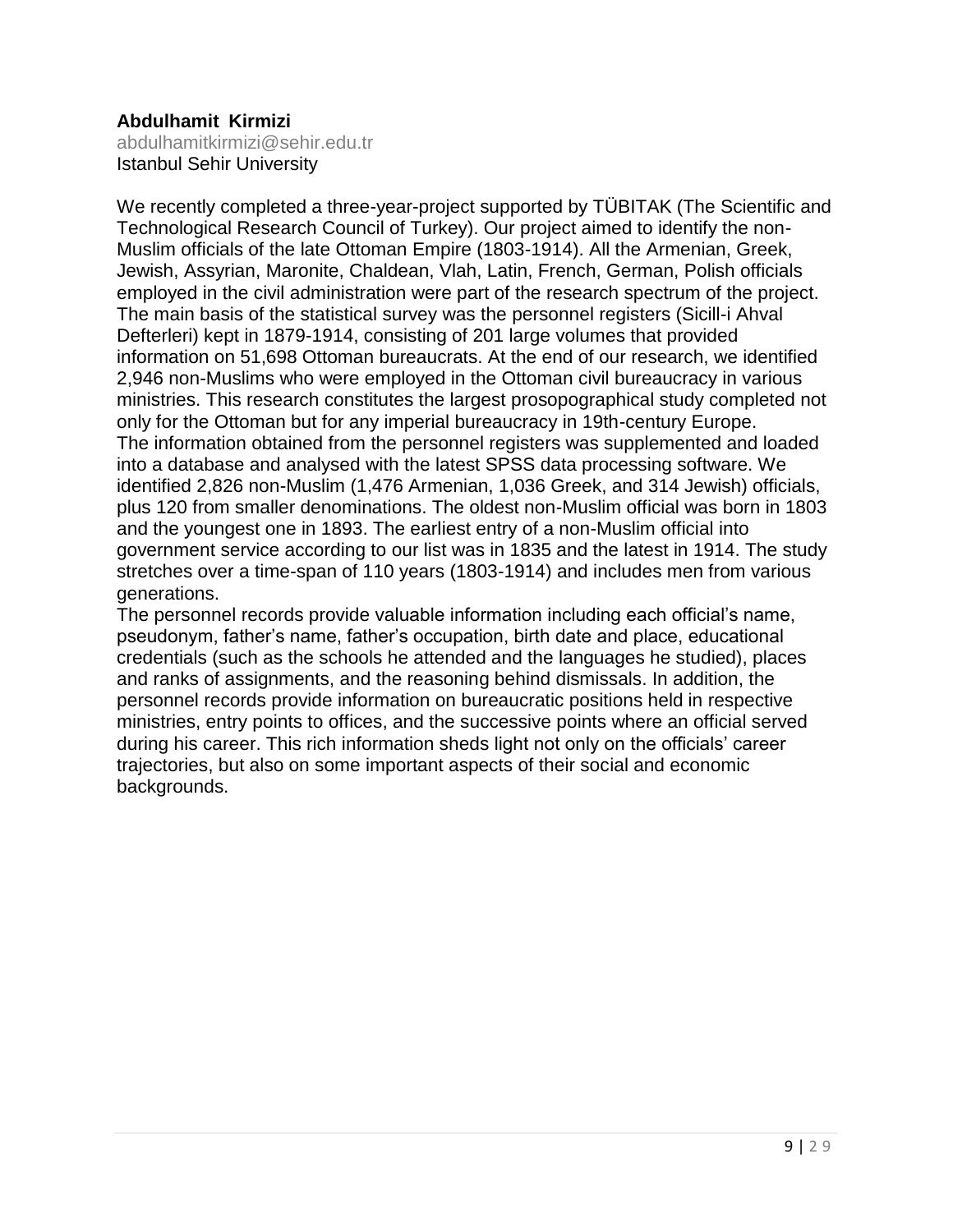#### **Peter Kraker**

[pkraker@openknowledgemaps.org](mailto:pkraker@openknowledgemaps.org) TU Graz, Know-Center GmbH Research Center for Data-Driven Business & Big Data **Analytics** 

#### **Yukiko Sakabe**

[yukiko.sakabe@oeaw.ac.at](mailto:yukiko.sakabe@oeaw.ac.at) Austrian Academy of Sciences

### **Linked Cat+: Exploring half a century of knowledge production at the Austrian Academy of Sciences**

The Austrian Academy of Sciences (OeAW) was established in 1847 as a learned society in the tradition of institutions suchas the Royal Society in England and the Academié de Sciences in France. As such the OeAW has been an important forum for the production and communication of scholarly knowledge for over 150 years. The meetings of the two major divisions, mathematics & natural sciences and humanities & the social sciences, took place in Vienna, with scholars presenting their findings either at the academy or by correspondence, including numerous events that shaped the history of science. It was for example here that Christian Doppler defended his theory against Josef Petzval in a fierce debate.

The main objective of LinkedCat+ is to bring the first half century of this unique forum to life, by making the communication within this forum accessible, discoverable andreusable. Our three pillars are open, linked and visual. In the project, we will be focusing on the written outcome of the meetings: the proceedings

(Sitzungsberichte), dating back to 1848. Currently, the proceedings are only available as printed copies in the library of the OeAW. The digitisation of the complete proceedings is therefore a priority for BAS:IS (library, archive, collections -information & service of the OeAW).

For this corpus, LinkedCat+ will not only provide bibliographic catalogue data as linked open data, but also allow for feature-rich visual exploration of this data. The visual cross-linking of catalogue data in combination with open access to the full text does not only represent a new perspective in literature research, it also contributes to data-driven research in the history of science.

"Linked Cat+" complements two current projects "PAAS" and "APIS". In PAAS, the biographies of the members of the OeAW are gathered in a structured way. In APIS biographies of notable persons with a relation to Austria between 1815-1950 are collected and systematically enriched. By linking these two resources to the metadata of the proceedings, we will create a complex and coherent knowledge network. This network will enable new possibilities for analysis and discovery of the research environment and the knowledge production at Austrian Academy of Sciences.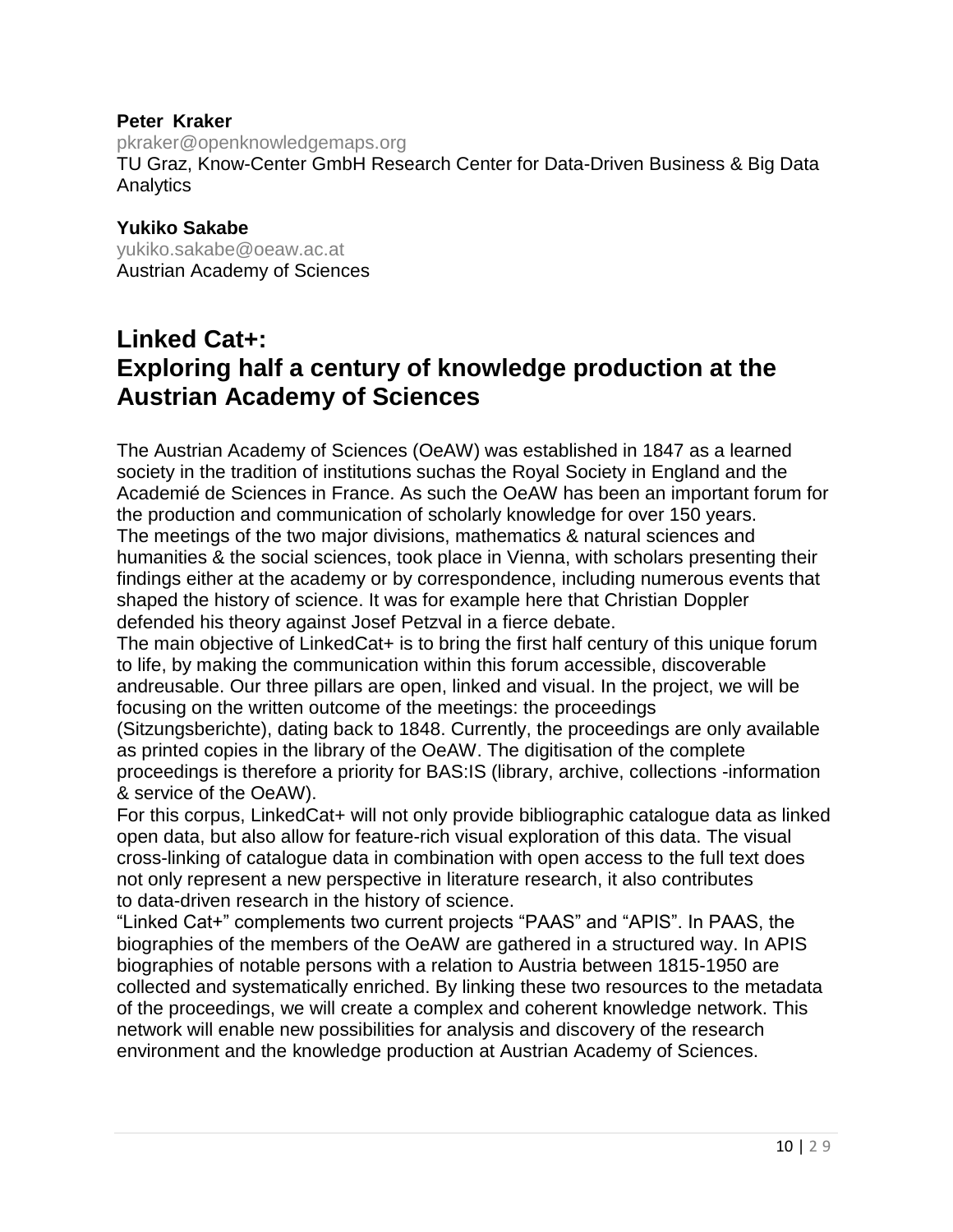#### **Almut Leh** [almut.leh@fernuni-hagen.de](mailto:almut.leh@fernuni-hagen.de) FernUniversität in Hagen, Institut für Geschichte und Biographie

**Doris Tausendfreund** doris.tausendfreund@cedis.fu-berlin.de Freie Universität Berlin, Center für Digitale Systeme (CeDiS)

### **Curation and Dissemination of lifestory interviews for the humanities (system demo)**

Based on the special nature of audio-and video-interviews with eyewitnesses of National Socialism and survivors of the Holocaust we would like to demonstrate the current efforts to make them accessible online by introducing the Online-Archive "Forced Labor 1939-1945. Memory and History".

This interview e collection contains 583 comprehensive life story interviews (192 video and 391 audio interviews) with concentration camp survivors, prisoners of war, and "civilian" forced laborers and were conducted in 27 countries in the native languages of the witnesses.

Each interview is accompanied by additional material: a short biography, transcript and translation of the interview, a table of contents showing the structure of the interview, photos and documents, as well as basic biographical information.

Content-based indexing, full-text search and an interactive map application enable a targeted search that leads directly to individual passages of the interviews. An annotation function allows to benefit from the specific knowledge of users to add to the understanding of the interviews. The archive has been designed multilingual and runs in German, English, and Russian in order to accommodate the needs of a greater international audience.

We will discuss considerations involved in designing an online platform to avoid the use of the interviews as a mere quotations quarry and instead supports a comprehensive understanding of the whole testimony in its narrative structure and its biographical meaning.

The presentation shows a powerful tool which enables academics to work effectively with testimonies to answer their own research questions.

Finally, we describe desirable perspectives for future developments, like the consolidation of interview collections in a Meta-Online-Archive which would offer search options for the databases of different archives as well as the option to upload interviews or to create additional content.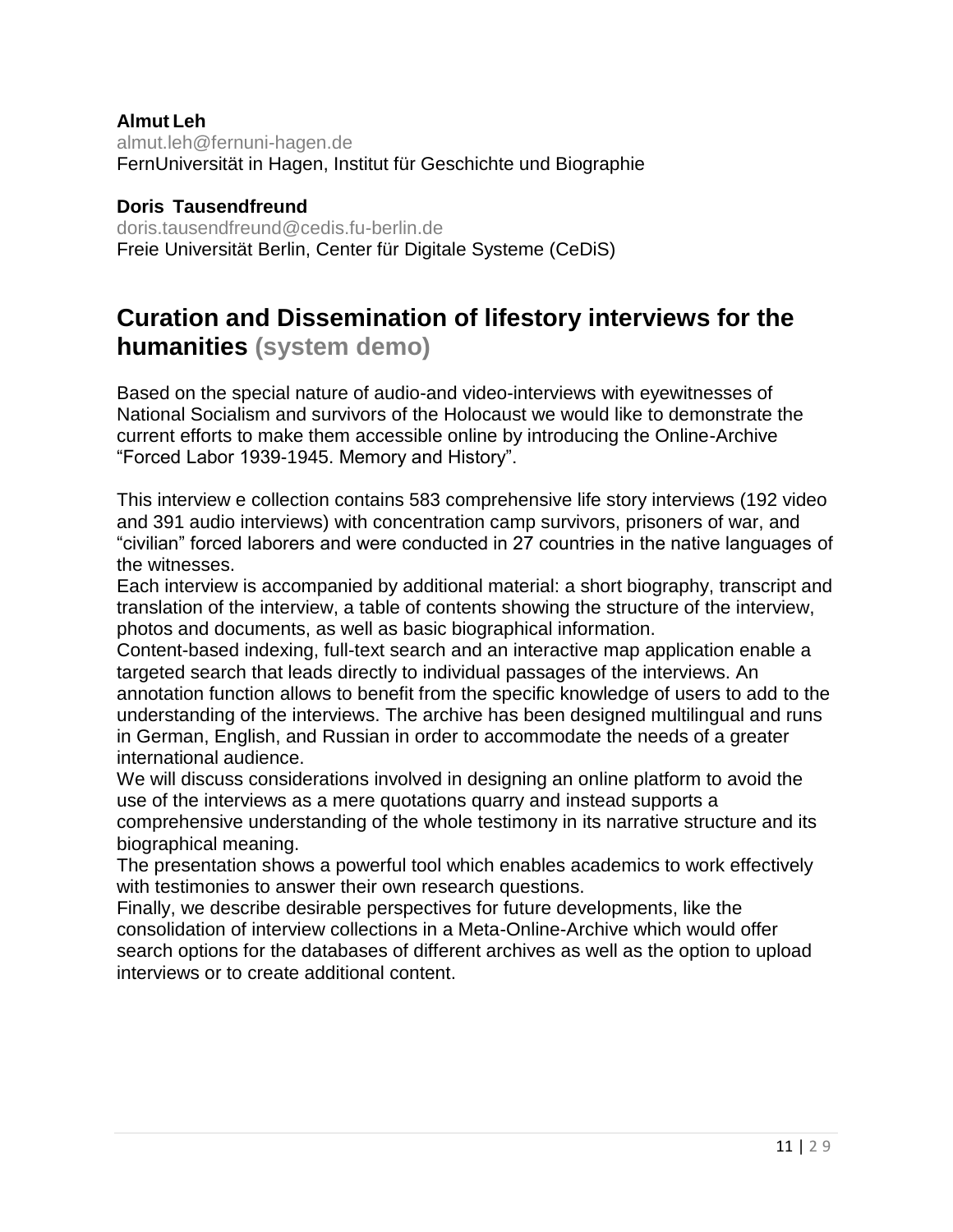**Petri Leskinen** [petri.leskinen@aalto.fi](mailto:petri.leskinen@aalto.fi) Aalto University

**Eero Hyvönen** eero.hyvonen@aalto.fi Aalto University

**Jouni Tuominen** [jouni.tuominen@aalto.fi](mailto:jouni.tuominen@aalto.fi) Aalto University

### **Analyzing and Visualizing Prosopographical Linked Data Based on Short Biographies**

In our earlier paper [1] we presented an application case study where data from a printed collection of some 10,0000 short biographies of high school alumni was extracted and transformed into Linked Open Data, enriched by data linking to 10 external data sources, and published in a SPARQL endpoint. On top of the data service, a semantic faceted search engine and browser was developed for searching and filtering persons/biographies. This paper extends this work by showing how faceted search can be utilized as a basis for prosopographical data analysis and research: a new application is presented where various data visualization tools using Google Charts have been integrated with the SPARQL endpoint allowing the end user to filter out subsets of persons/biographies, and then to study them. In addition to providing statistical analyses of person groups, an interesting use case identified here is to compare visualizations based on different subgroups, e.g., famous people with entries in related datasets and those not included there. In this way it is possible, for example, to determine what education, profession, or employer will most likely lead to having an entry in the National Biography of Finland or Wikipedia. The data service is available at the Linked Data Finland platform [2], including some 892,000 triples about 131,000 resources. The extended application [3] is now in use on the Semantic Web.

[1] Eero Hyvönen, Petri Leskinen, Erkki Heino, Jouni Tuominen and Laura Sirola: Reassembling and Enriching the Life Stories in Printed Biographical Registers: Norssi High School Alumni on the Semantic Web. Language, Technology and Knowledge. First International Conference, LDK 2017, Galway, Ireland, June 19-20, 2017, Proceedings. Springer-Verlag,

[2] http://ldf.fi/norssit/sparql

[3] http://www.norssit.fi/semweb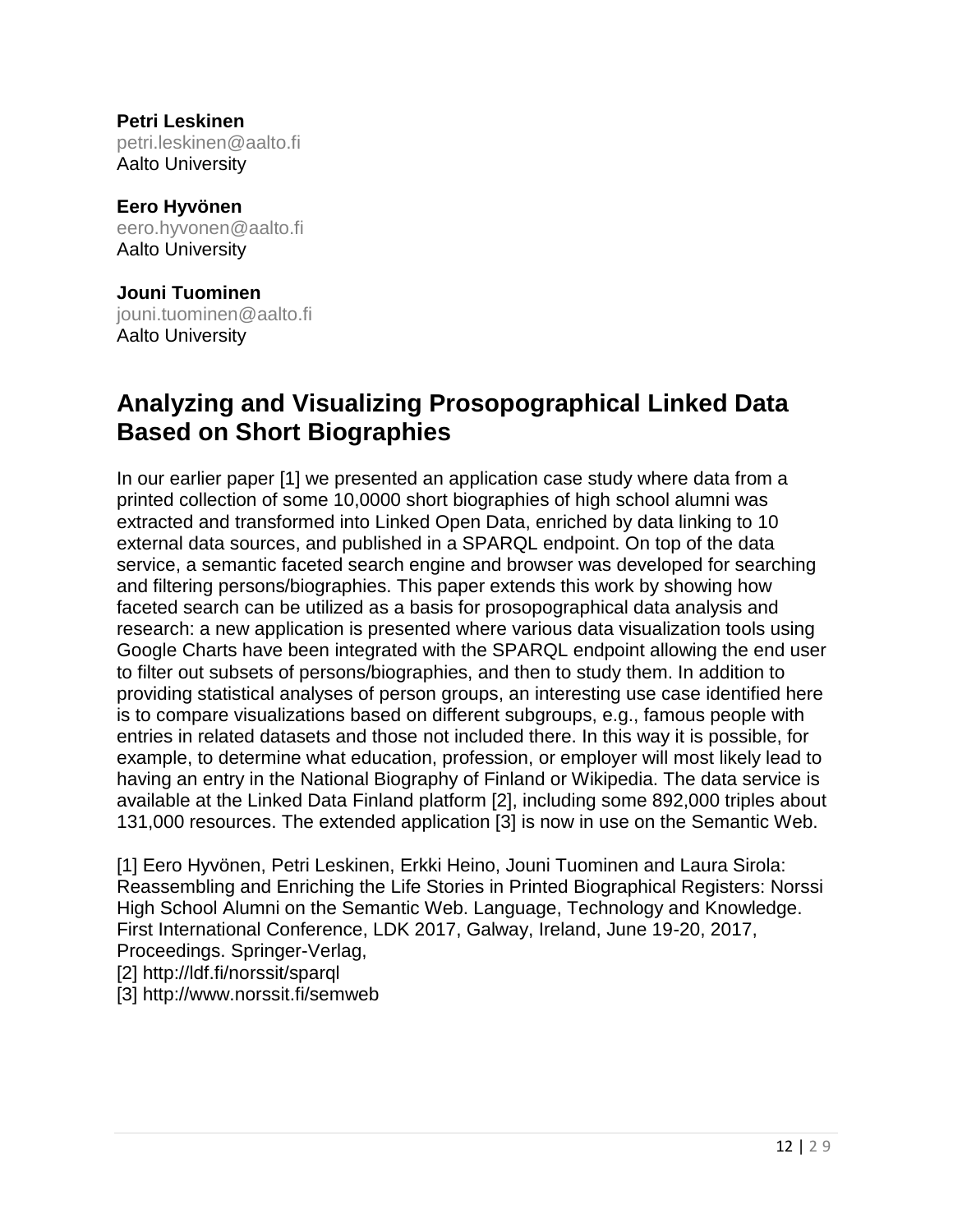**Jelle van Lottum** jelle.van.lottum@huygens.knaw.nl Huygens ING

**Lodewijk Petram** [lodewijk.petram@huygens.knaw.nl](mailto:lodewijk.petram@huygens.knaw.nl) Huygens ING

### **Reconstructing life courses of naval workers for insight into migrants' opportunities in and contribution to the Dutch economy, c.1700-1800**

We apply innovative semi-automatic methods for record linkage on biographical data gathered from various large, heterogeneous historical data sets to gain historical insight into a topic that is currently hotly debated in both the political and public arena: what is the economic contribution of migrant workers on a recipient economy? We present preliminary results from ongoing research into the eighteenth-century Dutch maritime sector. This was a key sector of the economy, characterised by a high level of migrant participation and well-known today for leaving rich sources. Our approach to uncover the link between migration and economic advancement centres on two aspects of what is generally referred to as job mobility: promotion and job switching. By identifying those individuals that during their careers experienced promotion and/or job switching we seek to lay bare the extent to which human capital levels of migrants and native workers differed, and what opportunities for social advancement were available in the eighteenth-century Dutch maritime labour market. The data on migration and job mobility are obtained through record linkage of biographical data contained in muster rolls of the Dutch East India Company, interrogations of crewmembers of Dutch merchant marine, and birth, marriage and death registers from various Dutch towns. This procedure yields a large collection of mini-biographies of maritime workers, containing information on e.g. place of birth, places of residence, and job positions held at various points in time. From these minibiographies we extract, among other things, geographical mobility and career events. We present a research perspective on biographical data in a digital world, which is also meaningful to the point of view of content providers: it gives reason to think about the scope of online biographical data collections and the way in which access to these collections could best be provided.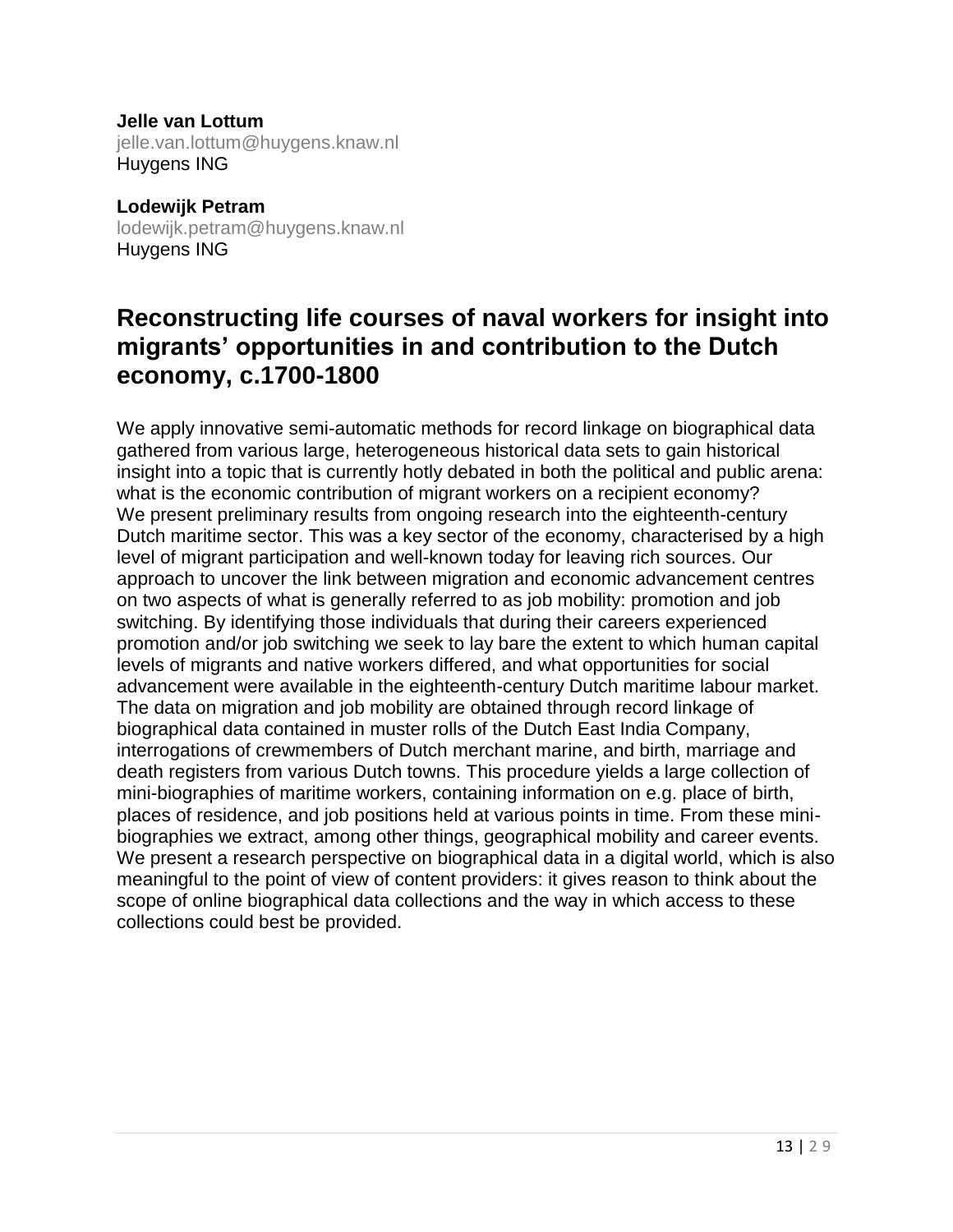### **Collective Biographies of Women: A Prosopographical Database with Added Narratological Analysis**

Collective Biographies of Women (CBW) is a Digital Humanities project based at the University of Virginia, with Professor Alison Booth as Principal Investigator. This presentation demonstrates current research affordances, briefly details its scholarly and collaborative history, and offers an original research use case.

CBW's database content is drawn from its bibliography of 1271 volumes of collective biographies, each of which includes at least three chapter-length biographies of women. It comprises bibliographic information enabling users to locate publication history and author information; it also collects the life data gleaned from 14,153 individual chapter biographies from within these volumes, and thus offers a wealth of searchable material about the 8709 women whose lives are their subjects. CBW offers many confirmed birth and death dates and alternate names; it also allows search and visualization by person typologies, as identified by the generic groupings that organize many of these books on the basis of profession, nationality or ethnicity, religion, or class. CBW is completing an NEH grant cycle in collaboration with SNAC (Social Networks in Archival Contexts), in which person records between the two databases are being algorithmically matched and then interlinked, thus enriching both prosopographical databases.

For over 300 of CBW's chapter biographies, the project site also displays and visualizes narratological markup that identifies lifestages, events, persona descriptions, discourse modes, and topoi. Captured using an XML schema encoded by hand, these data reveal patterns and narrative modes associated with specific, often historically contingent person typologies.

Using the corpus of chapter biographies of Lola Montez (1821-1861) as a case study, I demonstrate that—visualized together—biographical, bibliographical, and typological metadata alongside narratological markup can produce insights that neither would generate alone.

Websites:

http://cbw.iath.virginia.edu/ http://socialarchive.iath.virginia.edu/snac/search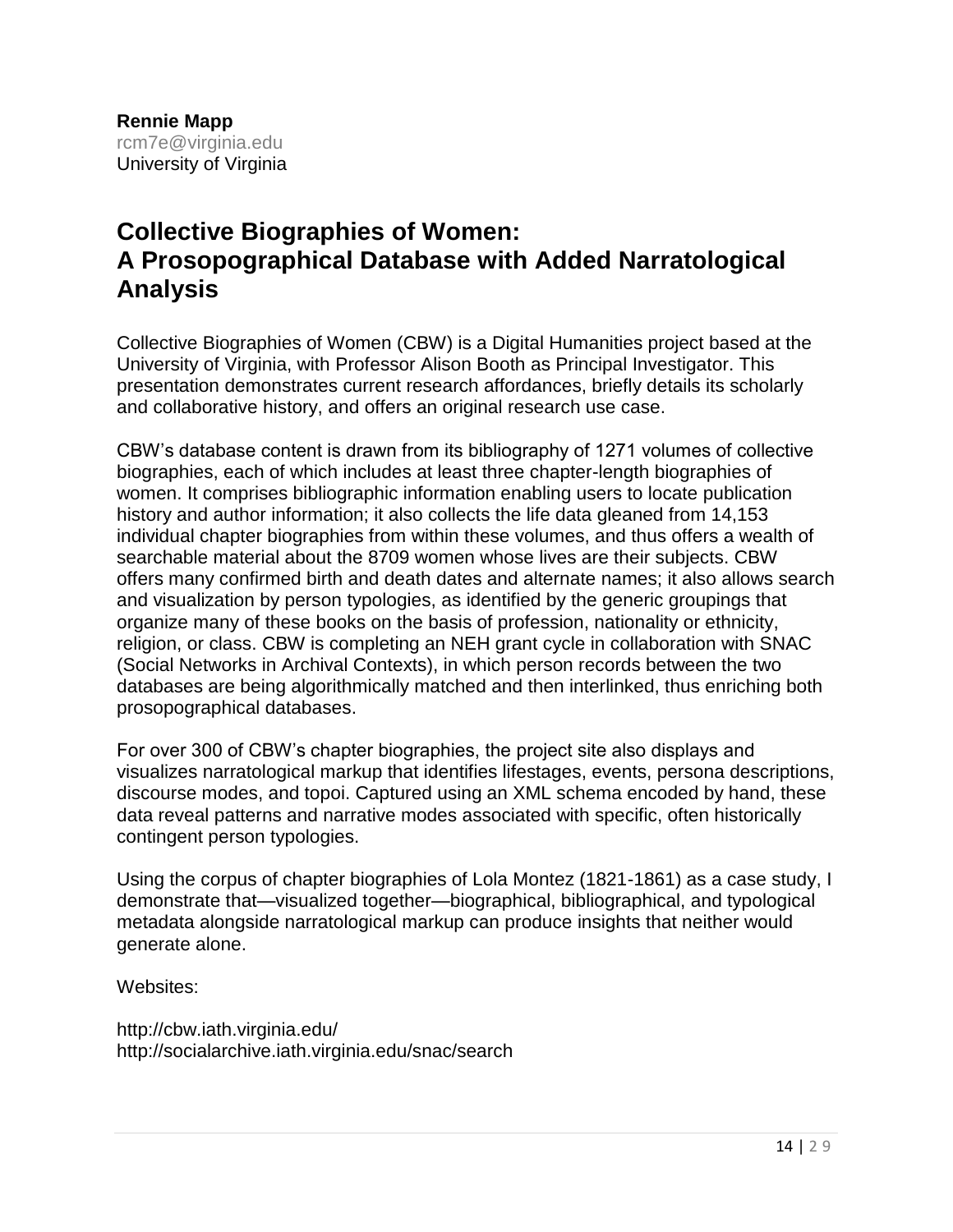**Manuela Mayer** Manuela.Mayer@oeaw.ac.at Austria Austrian Academy of Sciences

### **Biographical data as by-product of editorial projects**

When speaking of biographies and biographical data in the field of historical research, one almost immediately (and sometimes exclusively) comes to think of biographical dictionaries or prosopographical studies. These projects have in common that collecting and publishing biographical data is an expected outcome of their work. In contrast to this, many other projects collect biographical data as well but for mere internal use only. In their publications, biographical information ends up as a commentary in a footnote or is cumulated in an index.

Especially when working with personal documents, e.g. correspondence, the dealing with biographical data is inevitable.

The already completed project "Joseph Eckhel and his numismatic network" as well as its currently running follow-up project "The numismatic networks of Eckhels's Austrian precursors" aim at the publication of the correspondence of the numismatists Joseph Eckhel (1737-1798), Erasmus Fröhlich (1700-1758) and Joseph Khell (1714-1772). Their prime objective is an edition of the letters which will be published in print and online. In order to better understand the discussed topics, people and events mentioned are identified as precisely as possible. Here, we face a challenge that we share with other projects: most of the people mentioned in the letters can be identified by the use of archival material only as they are not mentioned in any of the biographical dictionaries or other publications available.

Therefore, our internal collection of biographies is constantly growing. In collaboration with the ACDH and APIS, a section within the APIS database was established for our project in order to manage our biographical data. This will not only end up in the commentary of our edition or some index. The fact that most of the people mentioned in the letters have never been registered before can be seen as a chance not only to enrich existing repositories, but also to link them to existing or coming authority files. Finally, our collection can also serve as a prosopographical tool e.g. on numismatics in Austria.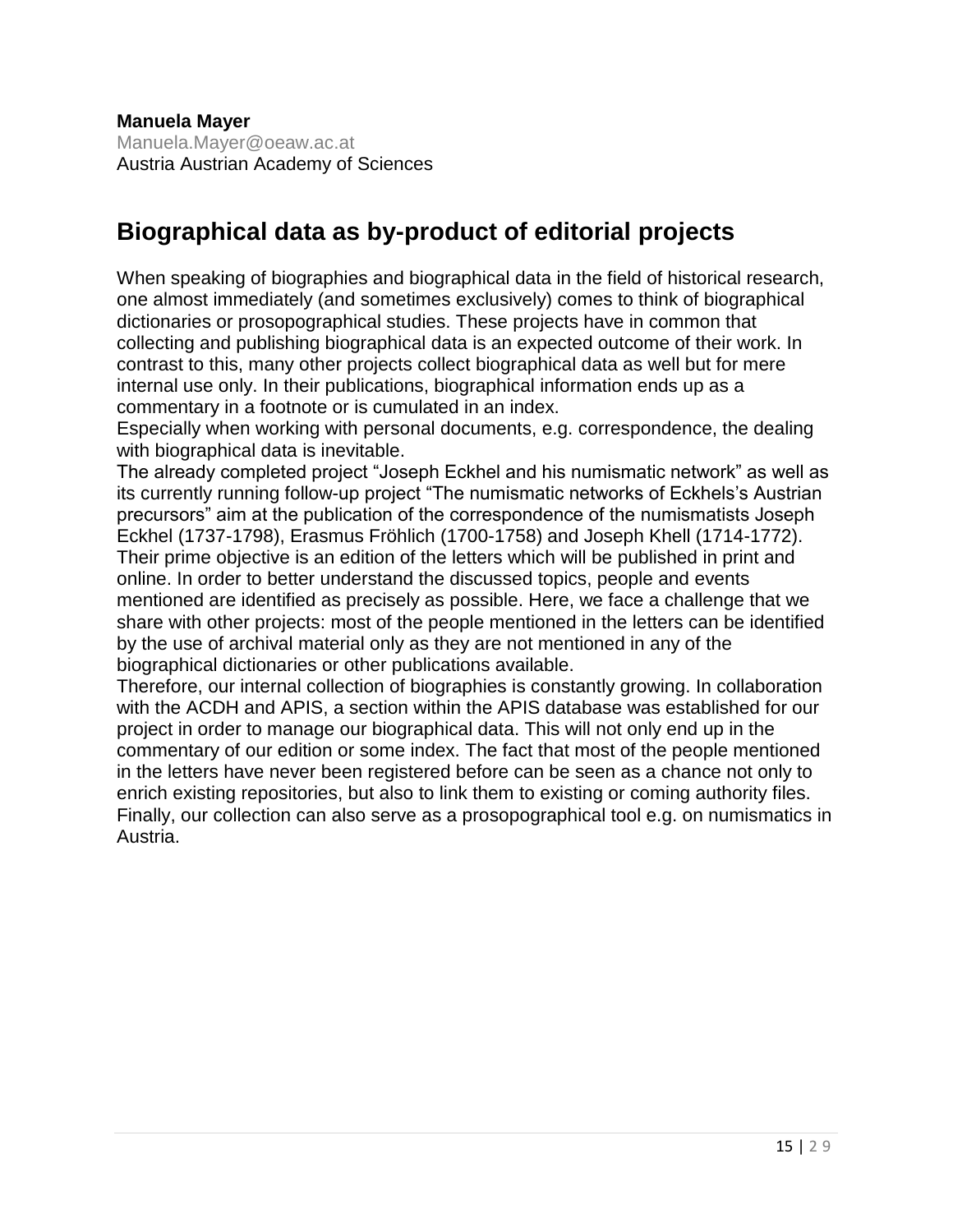**Eva Mayr** eva.mayr@donau-uni.ac.at Danube University Krems

**Saminu M. Salisu** [saminu.salisu@donau-uni.ac.at](mailto:saminu.salisu@donau-uni.ac.at) Danube University Krems

**Matthias Schlögl** Matthias.Schloegl@oeaw.ac.at Austrian Academy of Sciences

**Maximilian Kaiser** Maximilian.Kaiser@oeaw.ac.at Austrian Academy of Sciences

**Ágoston Zénó Bernád** Agoston.Bernad@oeaw.ac.at Austrian Academy of Sciences

**Florian Windhager** florian.windhager@donau-uni.ac.at Danube University Krems

### **Beyond One-dimensional Portraits: A Synoptic Approach to the Visual Analysis of Biography Data**

Digital biographical databases are a rich resource for historical research: They provide a huge amount of information, which used to be scattered in different texts or local archives, and makes it possible to reconnect them into bigger pictures on the life patterns of historic individuals and groups. Yet, analyzing, as well as scholarly reasoning and sensemaking with these multidimensional data remains challenging, especially for public audiences or non-experts in digital methods. In this paper we present how a visualization framework developed in the PolyCube project (www.donau-uni.ac.at/en/polycube) addresses these challenges by a synoptic approach to multidimensional data visualization.

Data or information visualizations "use computer-supported, interactive, visual representations of abstract data to amplify cognition" (Card et al., 1999). Some biographical databases already offer such supportive measures in form of basic visualizations like maps, networks, or timelines, which allow analyzing single datadimensions, i.e. geographical, relational, or temporal aspects of individual lifelines. The PolyCube project develops synoptic information visualizations which bring together multiple data dimensions in one picture.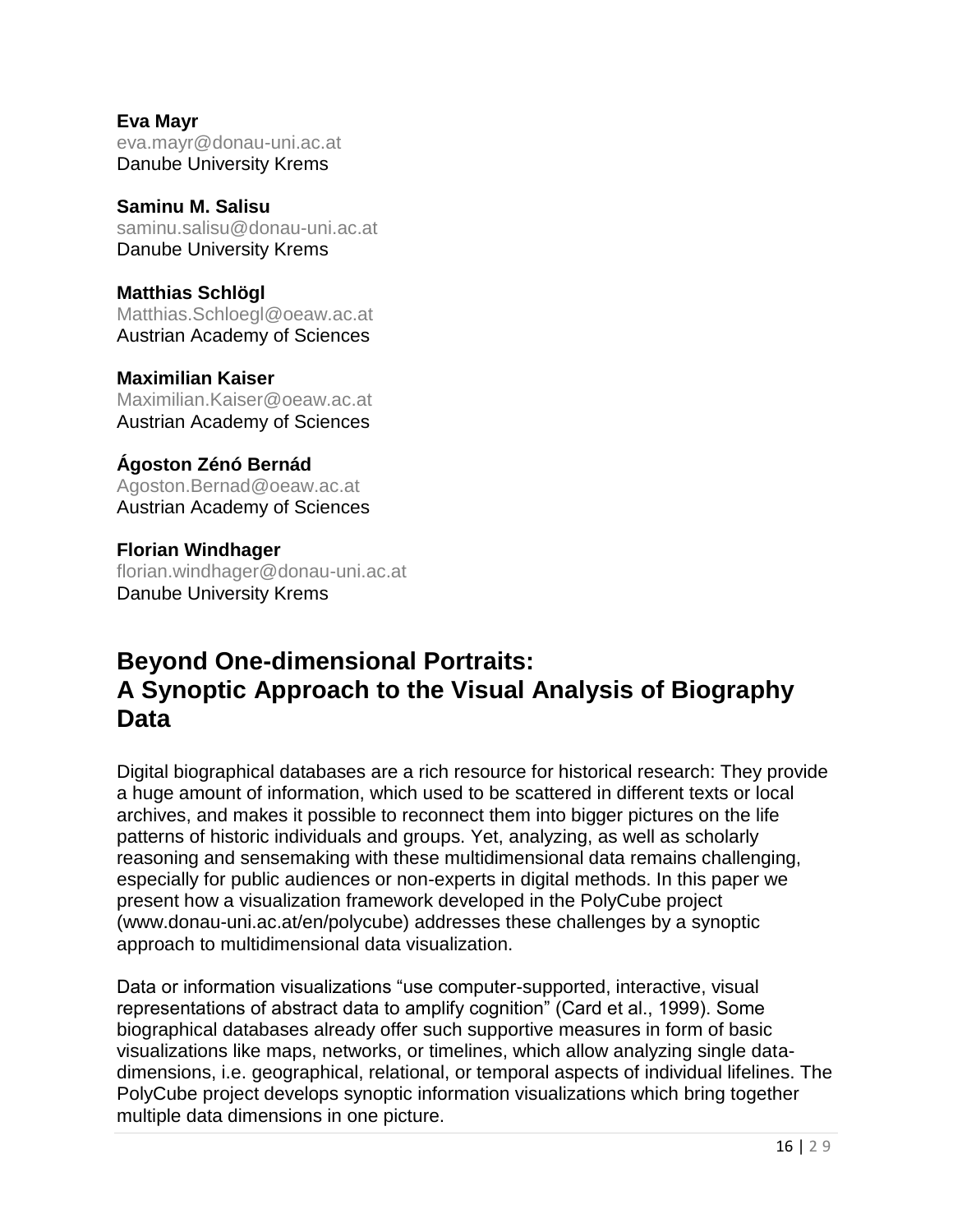These visualizations are based on the concept of a "space-time-cube" and add temporal information to visualizations like maps, networks, or various other diagrams (Windhager et al., 2016, fig.1). In this way, movement patterns in multiple analytical spacetimes can be explored, and additional temporal perspectives on the data (like juxtaposition, superimposition, or animation) can be generated with seamless transitions out of the initial space-time arrangement (Bach et al., 2016). Further interaction techniques enable users to explore the data, to zoom into time and space, or to select and examine relevant entries for closer investigation.

We present and discuss a first visualization prototype, and illustrate its potential for biographical research by the means of a case study built on biographical data from the APIS project (https://apis.acdh.oeaw.ac.at/).

References:

[1] S. K. Card, J. D. Mackinlay, and B. Shneiderman, Readings in information visualization: using vision to think . Morgan Kaufmann, 1999.

[2] F. Windhager, E. Mayr, G. Schreder, M. Smuc, P. Federico, and S. Miksch, "Reframing Cultural Heritage Collections

in a Visualization Framework of Space-Time Cubes," in Proceedings of the 3rd HistoInformatics Workshop.

http://ceur-ws. org , Krakow, 2016, vol. 1632, pp. 20–24.

[3] B. Bach, P. Dragicevic, D. Archambault, C. Hurter, and S. Carpendale, "A Descriptive Framework for Temporal Data

Visualizations Based on Generalized Space-Time Cubes," in Computer Graphics Forum , 2016.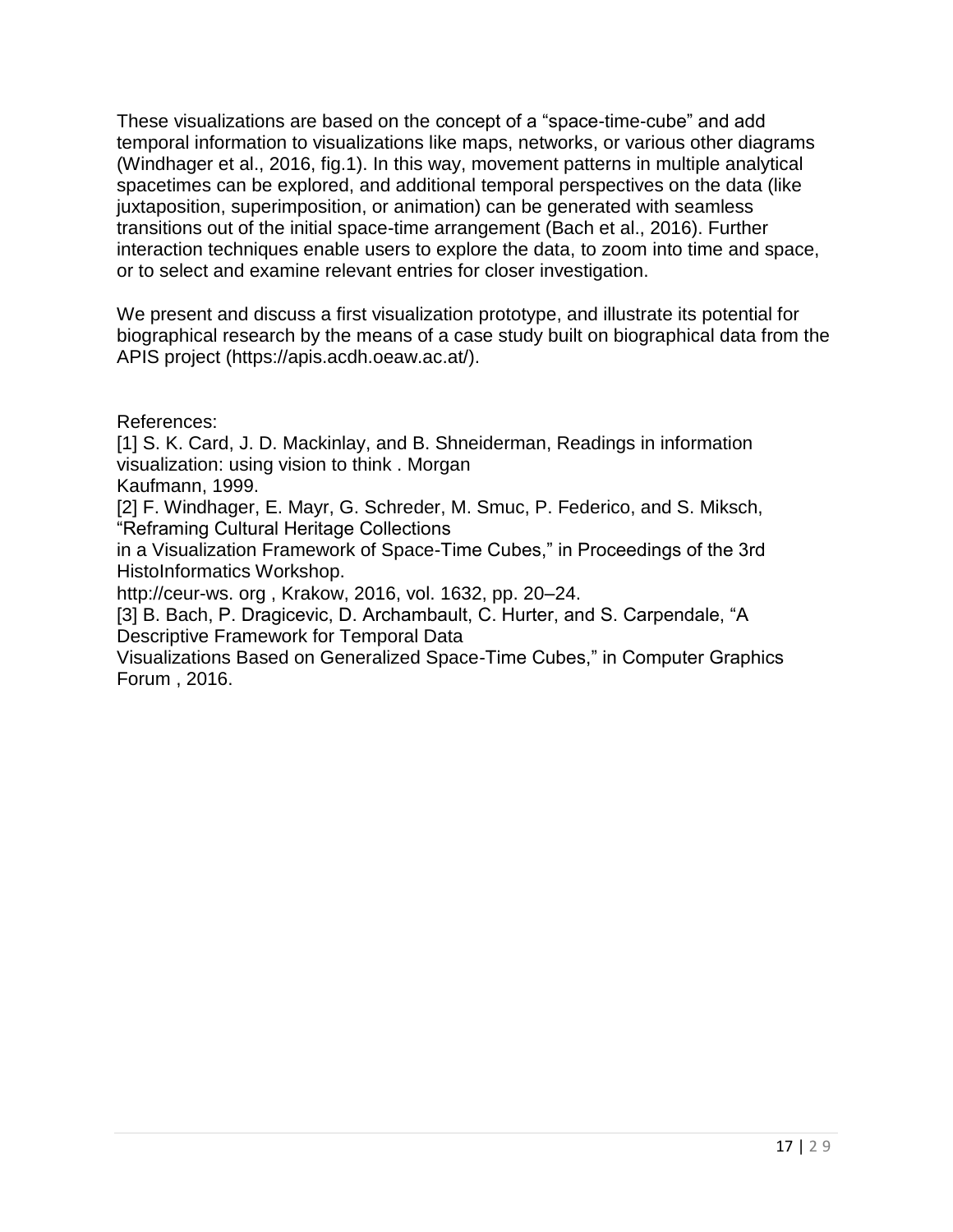#### **Barbara Piringer**

[barbara.piringer@oeaw.ac.at](mailto:barbara.piringer@oeaw.ac.at) Austrian Academy of Sciences

#### **Eveline Wandl-Vogt**

eveline.wandl-vogt@oeaw.ac.at Austrian Academy of Sciences

#### **Yalemisew Abgaz**

[yalemisew.abgaz@adaptcentre.ie](mailto:yalemisew.abgaz@adaptcentre.ie) Adapt Centre / Dublin City University

#### **Katalin Lejtovicz**

[katalin.lejtovicz@oeaw.ac.at](mailto:katalin.lejtovicz@oeaw.ac.at) Austrian Academy of Sciences

### **Exploring and exploiting biographical and prosopographical information as common access layer for heterogeneous data facilitating inclusive, gender-symmetric research**

In this paper, the authors offer a cross disciplinary, cross sectoral view on biographical and prosopographical data as access layer and demonstrate it based on the project exploreAT! (2015-2019).

Biographical and prosopographical information is an essential information item in several (humanities) projects. This is discussed on the example of a long term (100+ years) dictionary project (WBÖ, DBÖ) and it´s collection, which is recently opened up for access within the project exploreAT!

The collection (about 5mio paper slips) is compiled by about 11.157 persons, who played different roles and had various professional backgrounds during the century lasting curation and compilation process: authors of books, senior researchers and research managers, student researchers, collectors, informants etc.

The project can be interpreted as an early humanities crowdsourced project, brought into being by the emperor of the late Habsburg monarchy. Said that, within exploreAT! we are mainly dealing with everyday people and/or people of a local / regional importance.

Knowledge about the person/s related to the data collection, their expertise and strengths as well as weakness, is essential to judge the data and derive information as well as create new knowledge based on this.

Due to this, since the beginning of the project in the early 20th century, these data have been documented in the institutes´ archive and since the late 90es, a so called "Mitarbeiterdatenbank" was giving access to documentation of people in a structured way. Since 2010 these data are modelled, published and stored in a MySQL-database, cross-referenced with geo-referenced biographical and bibliographical information as well as interlinked with their collections.

In this presentation the authors discuss how person data could be used as a common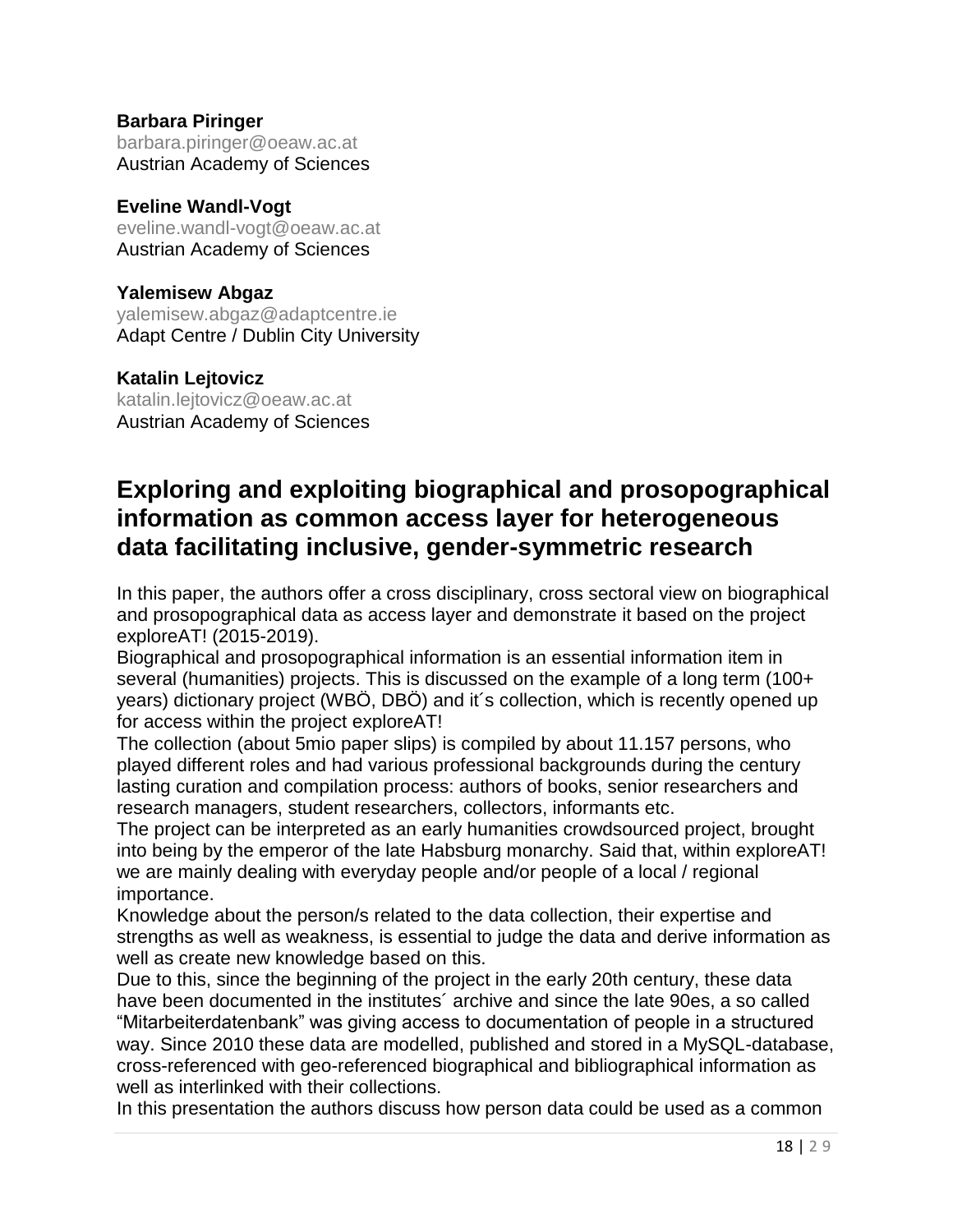access layer regarding heterogeneous (research) data. They focus on the importance of tracking project related, quality information regarding person data.

They introduce into an enriched data model based on APIS project, mapped with the experiences, learnings and needs from exploreAT! aiming to make visible the unknown mass, contributing to more inclusive acknowledgements and enabling a more gendersymmetric approach within (humanities) research.

**Jose Luis Preza** Preza jl@preza.org Austrian Academy of Sciences

### **Automatic classification of digital objects in institutional repositories using artificial intelligence**

Data Science is simply a discipline that combines data with programming languages, algorithms, statistics, machine learning, artificial intelligence, reporting, and data visualization, all to make sense out of data. Data Science is a very important part of Cognitive Computing that enables Artificial Intelligence.

Public, School and University Libraries are in a very advantageous position: they sit on a lot of data.

The data stored in such libraries are very diverse. There are books, documents, charts, datasets, experiments, software, tables, numbers, images, videos, audio, dissertations, magazines, newspapers, processes, usage, user data, financial data, to mention a few. The challenge for libraries is not only to digitize all their content (digital objects), but also to classify, organize, link and publish all digital objects. Additionally, Libraries require to measure different indicators of their Repositories, including Storage, Use, Web traffic, Uploads, and Users.

Up until now, most content (digital objects) has been organized and classified manually. However, manual Processes are not sustainable, certainly not when you have to process millions of digital objects in a short period of time and with high accuracy.

Here is where Data Science comes to the rescue.

The techniques and methods used in Data Science allow Libraries to easy the workload and get results faster than with manual processes.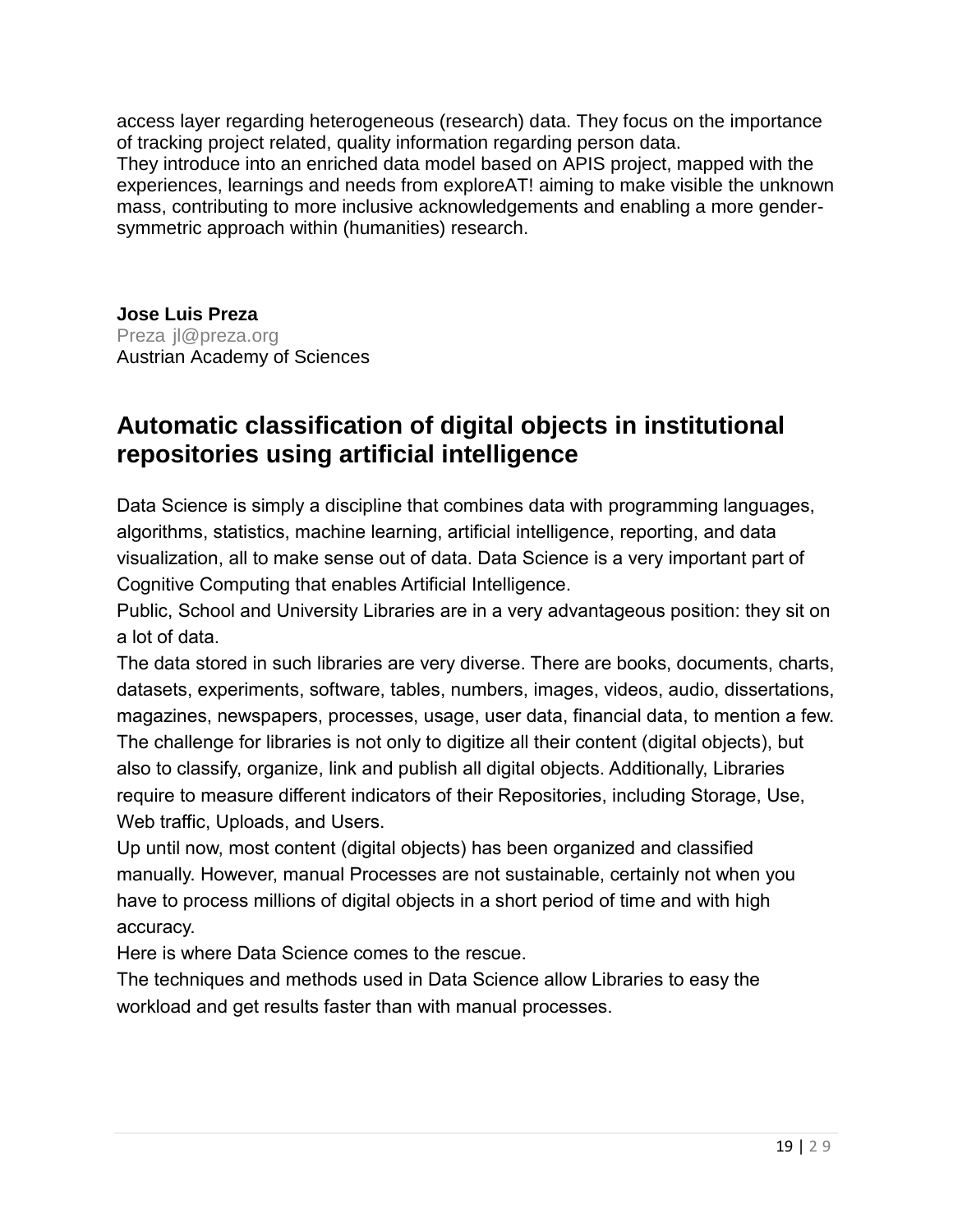Concrete areas where Data Science can assist Libraries include:

- Digital Object Classification/Semantics/Search: Automatic classification of digital objects (keywords, entities, concepts. See a related document I wrote titled: "Automated Information enrichment for a better search", Zenodo DOI: https://zenodo.org/record/163933 )
- Picture Recognition and Classification: automatic classification and tagging of pictures (also extracted from Video).
- Content Clustering and Segmentation: Automatic clustering and segmentation of digital objects based on content.
- Reporting: Make reports out of your contents
- Predictive Analytics: who is going to read/use what.
- Machine Translation: Automatic translation of digital objects, including **Braille**
- Speech to Text: extraction of Audio Speech to convert it into text.
- Text to Speech: convert text into audible speech
- Plagiarism: with machine learning, advanced techniques can be developed to prevent plagiarism
- Visualisation of Data and Statistics regarding Library Repositories.

#### **Matthias Reinert**

matthias.reinert@hk.badw.de Historical Commission

#### **Bernhard Ebneth**

bernhard.ebneth@ndb.badw.de Historical Commission

### **data.deutsche-biographie.de interfaces to access biographical data**

Biographical information in the internet today has to handle expectations of different user groups. It has to be source-based, reliable and citeable as like as ordinary scientific data and research ever has. To become relevant in the digital field it requires to be used, reused and re-mixed providing adequate interfaces and licenses. Therefore the Deutsche Biographie adopted following principles to provide sustainable biographical resources online. First it is based on dictionaries of scientific biographies who are based on archival research, collected and edited in a peer review like process. These biographies serve as a foundation of knowledge which is enlarged by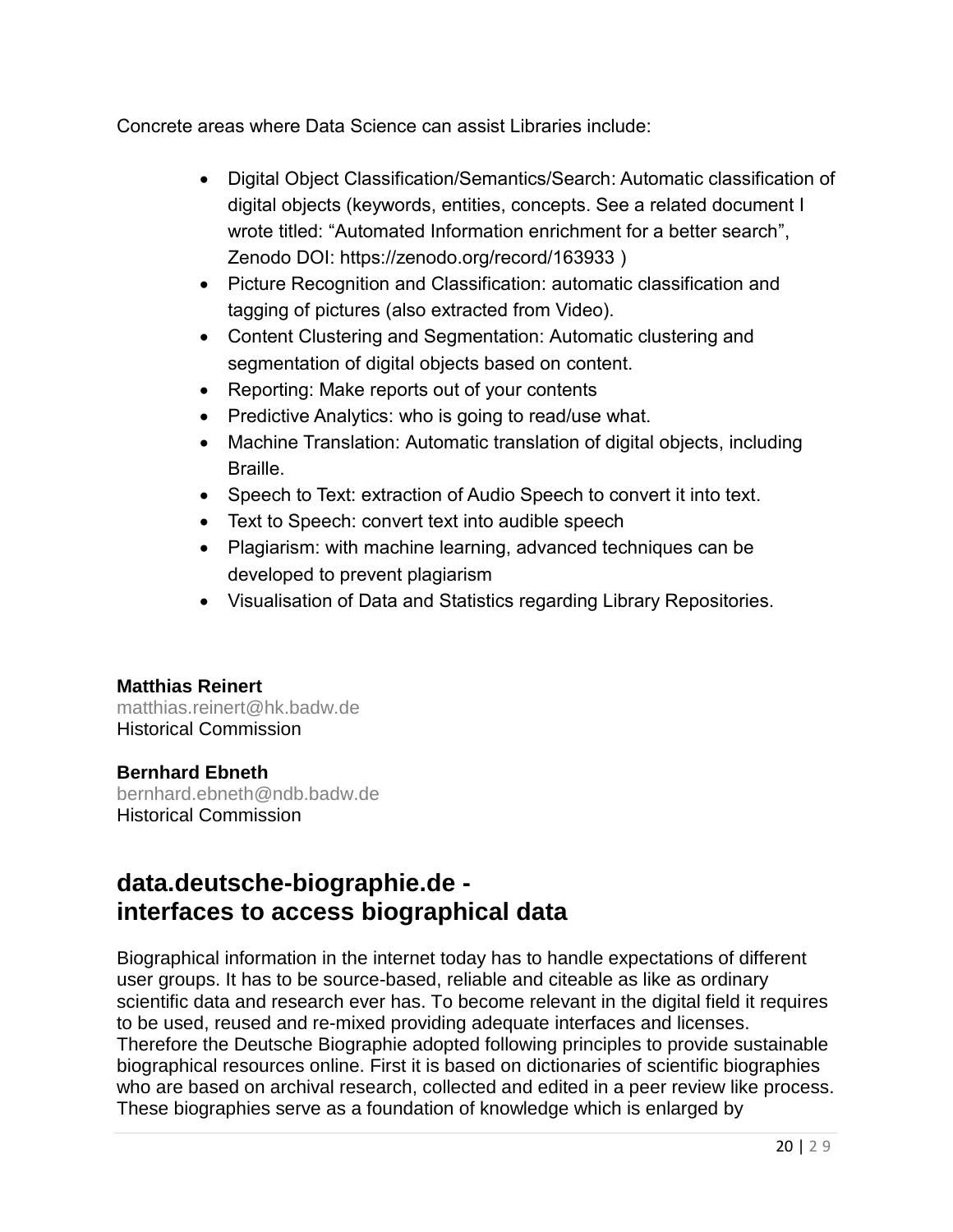bibliographic metadata drawn from selected freely available authority files (GND). In order to provide further relevant and more actual material to its entries the Deutsche Biographie is linking to enduring resources with institutional background.

The Deutsche Biographie offers faceted search capabilities, visual representations of selected interpersonal relationships and individual maps for geographical scope of the person's life.

In the near future the search and presentation modes will be made even more transparent by open search and visualisation interfaces. Users of different levels of expertise shall be equipped with suitable tools to search and visualize as well as analyse and export their results. Citeability will be extended to the visualisations, individual research queries and results and reuseability will be admitted by providing open licenses and new remixing interfaces. DH experts will access the RDF-store and query in Sparql, or use the Neo4J-Graph-Database and query in Cypher. In order to meet different user requirements a research laboratory will be installed providing access to information, providing individual search, analyses, customizable visualisations for intermediate users, for experts even more possibilities. In addition to individual access the Deutsche Biographie will start to cooperate with other institution aiming to establish an interoperable ontology of biographical information ultimately leading to easier integration of scattered biographical resources worldwide.

Latest Publications

Bernhard Ebneth, Matthias Reinert: Potentiale der Deutschen Biographie (www.deutsche-biographie.de) als historisch-biographisches Informationssystem. in: Christine Gruber, Maximilian Kaiser, Agoston Benad (Hgg.): Tagungsband "Europa baut auf Biographien, Wien Oktober 2015" (in print)

Matthias Reinert, Maximilian Schrott, Bernhard Ebneth, Team Deutsche Biographie, Malte Rehbein: From Biographies to Data Curation – the Making of www.deutschebiographie.de, in: BD2015 - Biographical Data in a Digital World 2015. Proceedings [...], April 9, 2015, Ed. by S. ter Braake et al., CEUR Workshop Proceedings Vol-1399, p. 13-19 <http://ceur-ws.org/Vol-1399/paper3.pdf>

Sophia Stotz, Valentina Stuß, Matthias Reinert, Maximilian Schrott: Interpersonal Relations in Biographical Dictionaries. A Case Study, in: BD2015 - Biographical Data in a Digital World 2015. Proceedings [...], April 9, 2015, Ed. by S. ter Braake et al., CEUR Workshop Proceedings Vol-1399, p. 74-80 <http://ceur-ws.org/Vol-1399/paper12.pdf>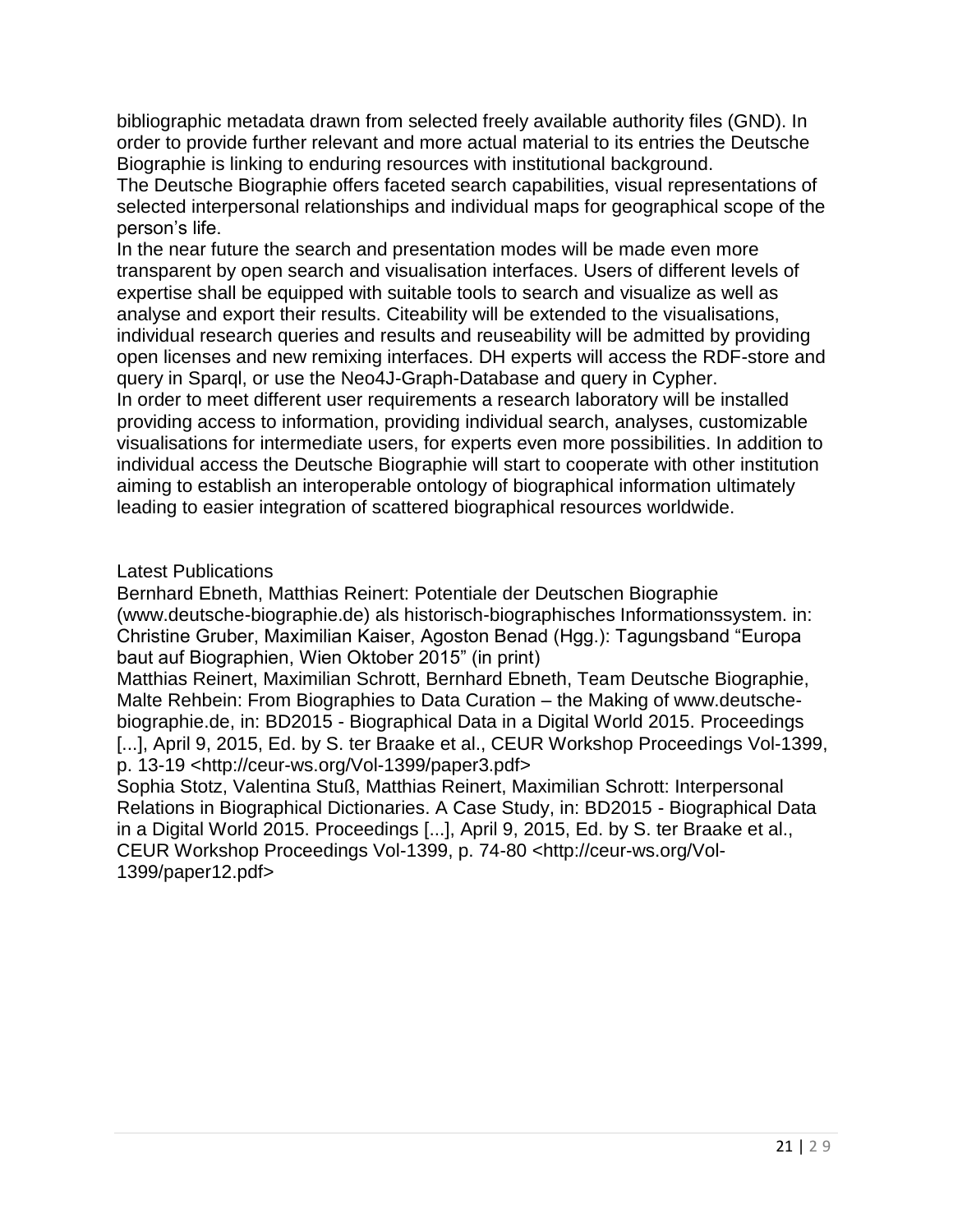#### **Matthias Schlögl**

Matthias.Schloegl@oeaw.ac.at Austrian Centre for Digital Humanities

**Katalin Lejtovicz** katalin.lejtovicz@oeaw.ac.at Österreichische Akademie der Wissenschaften

### **A Prosopographical Information System (APIS)**

During recent years a massive amount of biographical datasets have been digitised and partly made available open access. Additionally collaborative efforts such as Wikipedia also contributed to the increased amount of publicly available partly structured prosopographical and biographical data sets.

Since these first endeavours, researchers have worked on extracting structured data from these biographical texts by applying various Natural Language Processing (NLP) techniques such as local grammars, regular expressions, machine learning and deep learning based approaches. However, these approaches have been brought forward by a relatively small scholarly community typically working with non-distributed, tailor made systems, that usually do not have a GUI. These systems are therefore difficult to use for researchers not trained in IT.

The goal of the APIS tool is to create a collaborative research environment for humanists, allowing them to explore digital humanities data sets and provide insight to the information embedded in full text documents by automatically identifying entities and revealing connections between them. The system is developed within the APIS project, but is used in other ACDH projects too and is published on GitHub (MIT). APIS is a web-based, highly customizable virtual research environment (VRE) that allows researchers to carry out the analysis of their data in a computer-assisted environment, by making use of Semantic Web and NLP techniques. This hybrid approach (i.e. the possibility to annotate documents and edit entities/relations both manually and automatically) allows researchers to "use the best of both worlds" and computer scientists to improve the tools directly on real world data. In our paper we present the tools and methods used for the processing and semantic enrichment of the data set, particularly setting a focus on the data model chosen, the structure of the application and the approach used for entity detection, linking and relation extraction.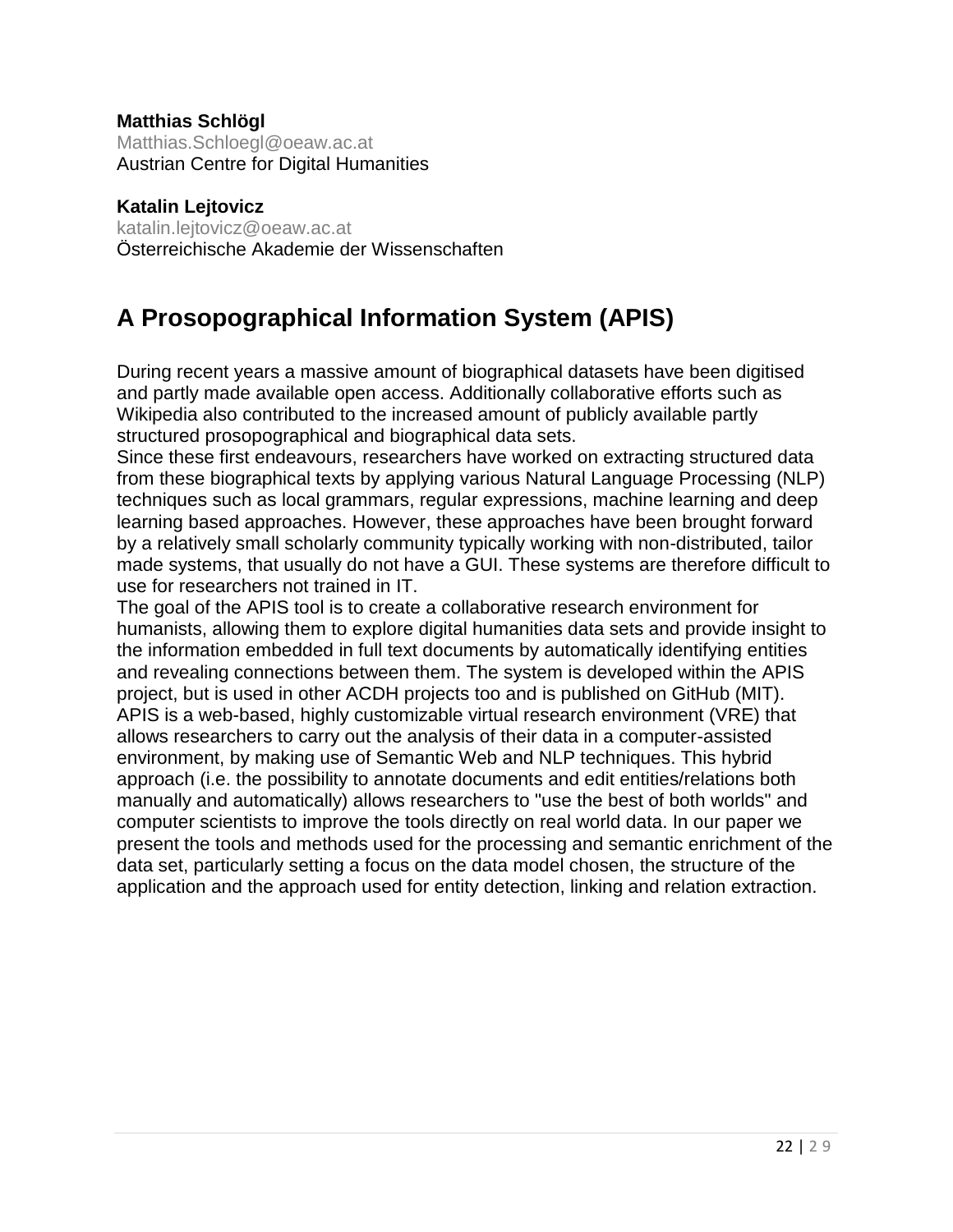### **Linking, sharing, merging: sustainable digital infrastructure for complex biographical data**

In modeling complex humanities data, projects working within a particular domain often have overlapping but distinct priorities and goals. One common result of this is that separate systems contain overlapping data: some of the objects modeled are common to more than one system, though how they are represented may be very different in each.

While within a particular domain it can be desirable for projects to standardize their data structures and formats in order to allow for more efficient linking and exchange of data between projects, for complex datasets this can be an ambitious task in itself. An alternative approach is to identify a core set of data which it would be most beneficial to be able to query in aggregate across systems, and provide mechanisms for sharing and maintaining this data as a means through which to link between projects. For biographical data, the clearest example of this is information about the same individual appearing in multiple systems. Focusing on this particular case, this talk presents one approach to creating and sustaining with minimal maintenance a means for establishing machine-actionable links between datasets maintained and developed by different groups, while also promoting more ambitious data sharing. This model consists of three components: 1) schema maintainers, who define and publish a format for sharing data; 2) data providers, who make data available according to a published schema; and 3) client systems, which aggregate the data from one or more data providers adhering to a common schema. This can be used to implement a sustainable union catalog of the data, in which the catalog provides a means to directly locate information in any of the connected systems, but is not itself responsible for maintenance of data. The model is designed to be general-purpose and to extend naturally to similar use cases.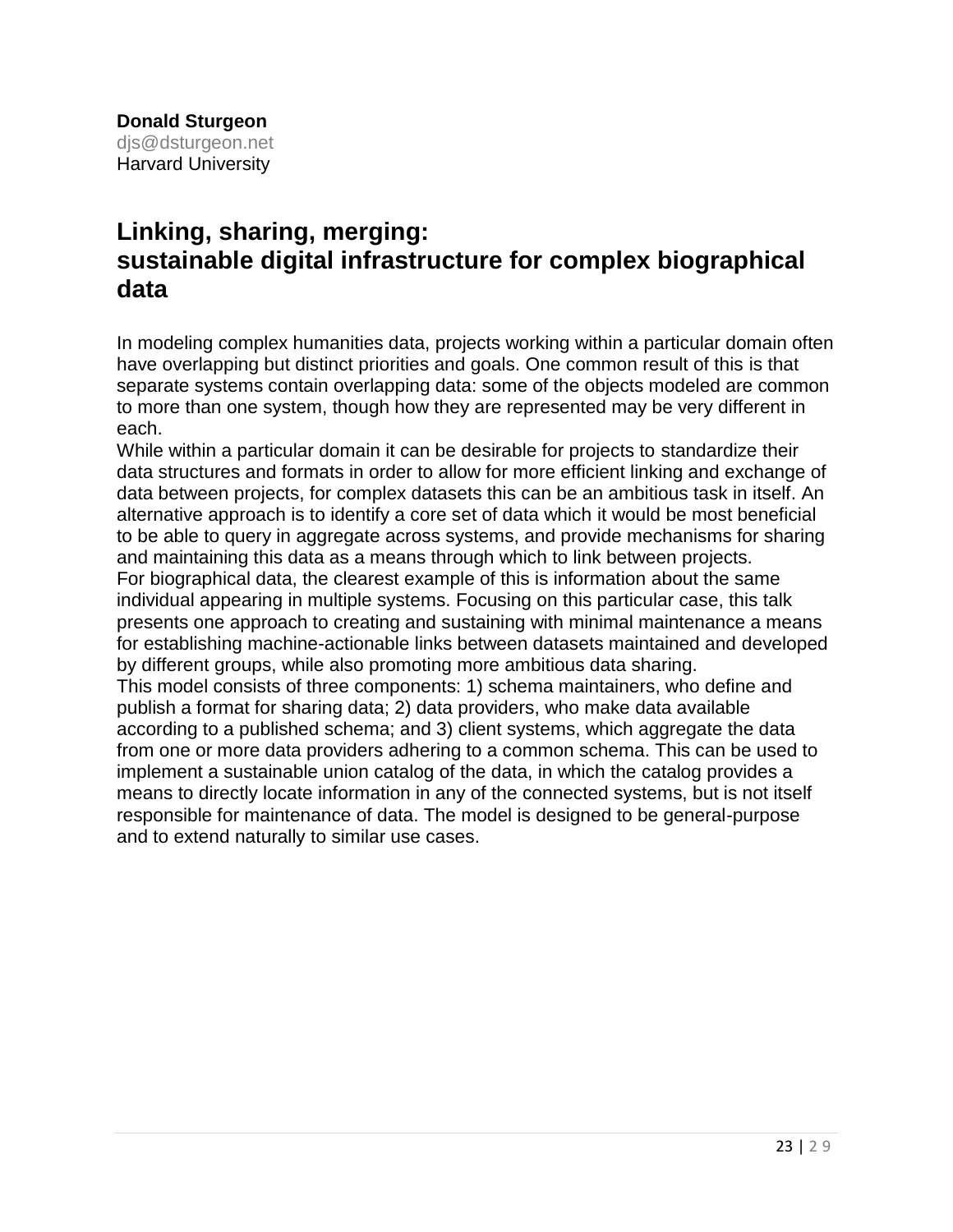**Serge Ter Braake** sergeterbraake@gmail.com University of Amsterdam

#### **Antske Fokkens**

[antske.fokkens@vu.nl](mailto:antske.fokkens@vu.nl) Vrije Universiteit Amsterdam

### **Famous for only one thing: Concepts, Events and People intertwined**

When editors of Biographical Dictionaries decide they want to add a person's biography they do this based on the claim to fame of this person. Some people are mostly famous for being a politician (Winston Churchill) , others for being a scientist (Charles Darwin) and others for only one event or particular feat (Neil Armstrong). This way famous people (Darwin), famous events (publication of the Origin of Species) and certain concepts (Evolution Theory) are intertwined in texts through history.

In this paper we will look at famous people in history in various (Dutch) biographical sources and try to chart their claim to fame by looking at associations of these people with related events and concepts. We start by taking key words or phrases from a sample of texts that mention persons from different categories: science, politics and art. We trace the association scores -in this case the likeliness of people, events and concepts occurring in the same text over time - and map the patterns that emerge. This will allow us to get new insights into why people are remembered and how the canonisation of people, concepts and events are intertwined. This in turn, will shed light on biographer's choices on who to write about, why and in what way.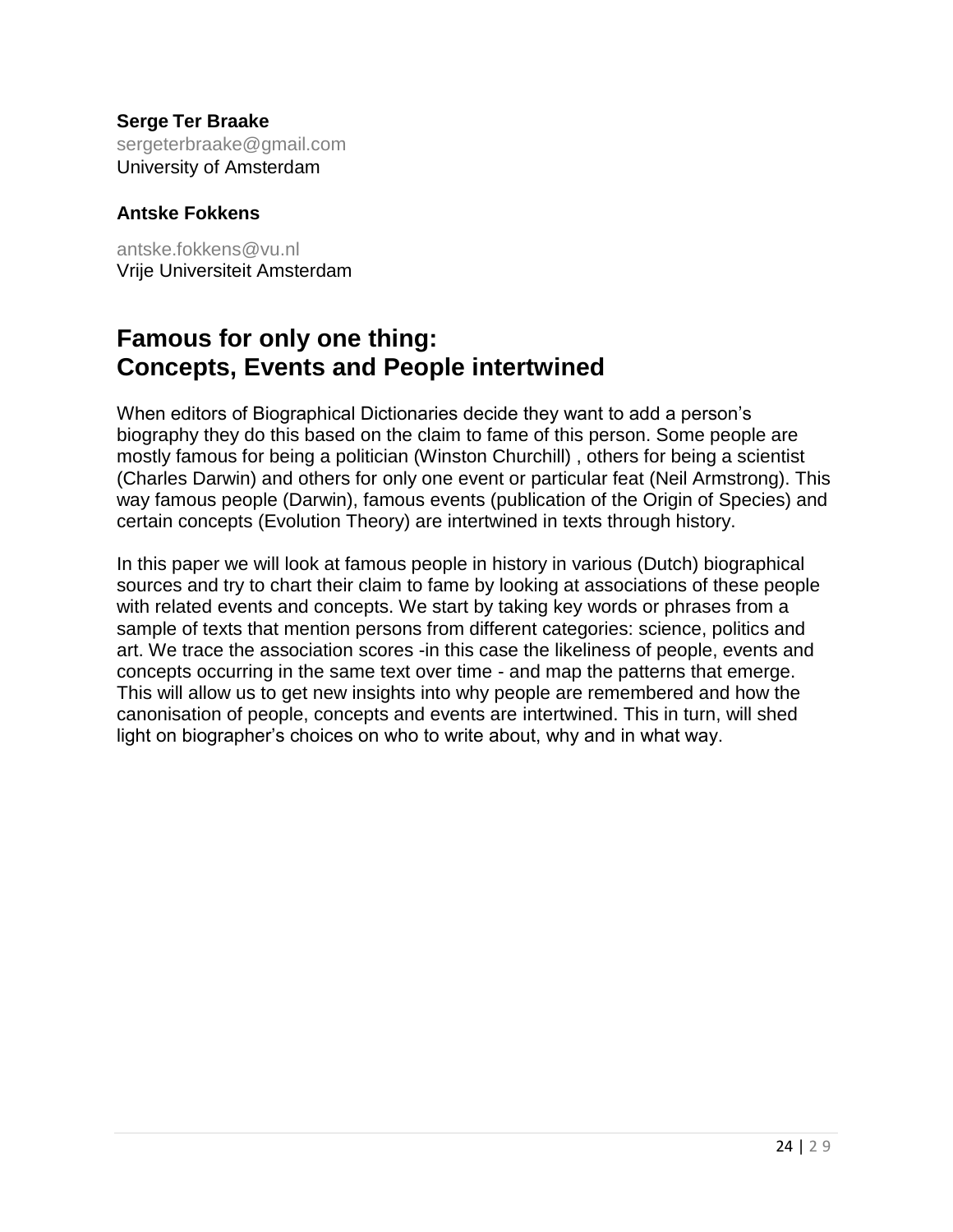#### **Jouni Tuominen** jouni.tuominen@aalto.fi University of Helsinki

**Eero Hyvönen** [eero.hyvonen@aalto.fi](mailto:eero.hyvonen@aalto.fi) Aalto University

**Petri Leskinen** [petri.leskinen@aalto.fi](mailto:petri.leskinen@aalto.fi) Aalto University

#### **Bio CRM: A Data Model for Representing Biographical Data for Prosopographical Research**

Biographies make a promising application case of Linked Data: they can be used, e.g., as a basis for Digital Humanities research in prosopography and as a key data and linking resource in semantic Cultural Heritage portals. In both use cases, a semantic data model for harmonizing and interlinking heterogeneous data from different sources is needed. We present such a data model, Bio CRM [1], with the following key ideas: 1) The model is a domain specific extension of CIDOC CRM, making it applicable to not only biographical data but to other Cultural Heritage data, too. 2) The model makes a distinction between enduring unary roles of actors, their enduring binary relationships, and perduring events, where the participants can take different roles modeled as a role concept hierarchy. 3) The model can be used as a basis for semantic data validation and enrichment by reasoning. 4) The enriched data conforming to Bio CRM is targeted to be used by SPARQL queries in flexible ways using a hierarchy of roles in which participants can be involved in events.

Bio CRM provides the general data model for biographical datasets. The individual datasets concerning different cultures, time periods, or collected by different researchers may introduce extensions for defining additional event and role types. The Linked Data approach enables connecting the biographies to contextualizing information, such as the space and time of biographical events, related persons, historical events, publications, and paintings. Use cases for data represented using Bio CRM include prosopographical information retrieval, network analysis, knowledge discovery, and dynamic analysis.

The development of Bio CRM was started in the EU COST project "Reassembling the Republic of Letters" [2] and it is being piloted in the case of enriching and publishing the printed register of over 10 000 alumni of the Finnish Norssi high school as Linked Data [3].

[1] http://seco.cs.aalto.fi/projects/biographies/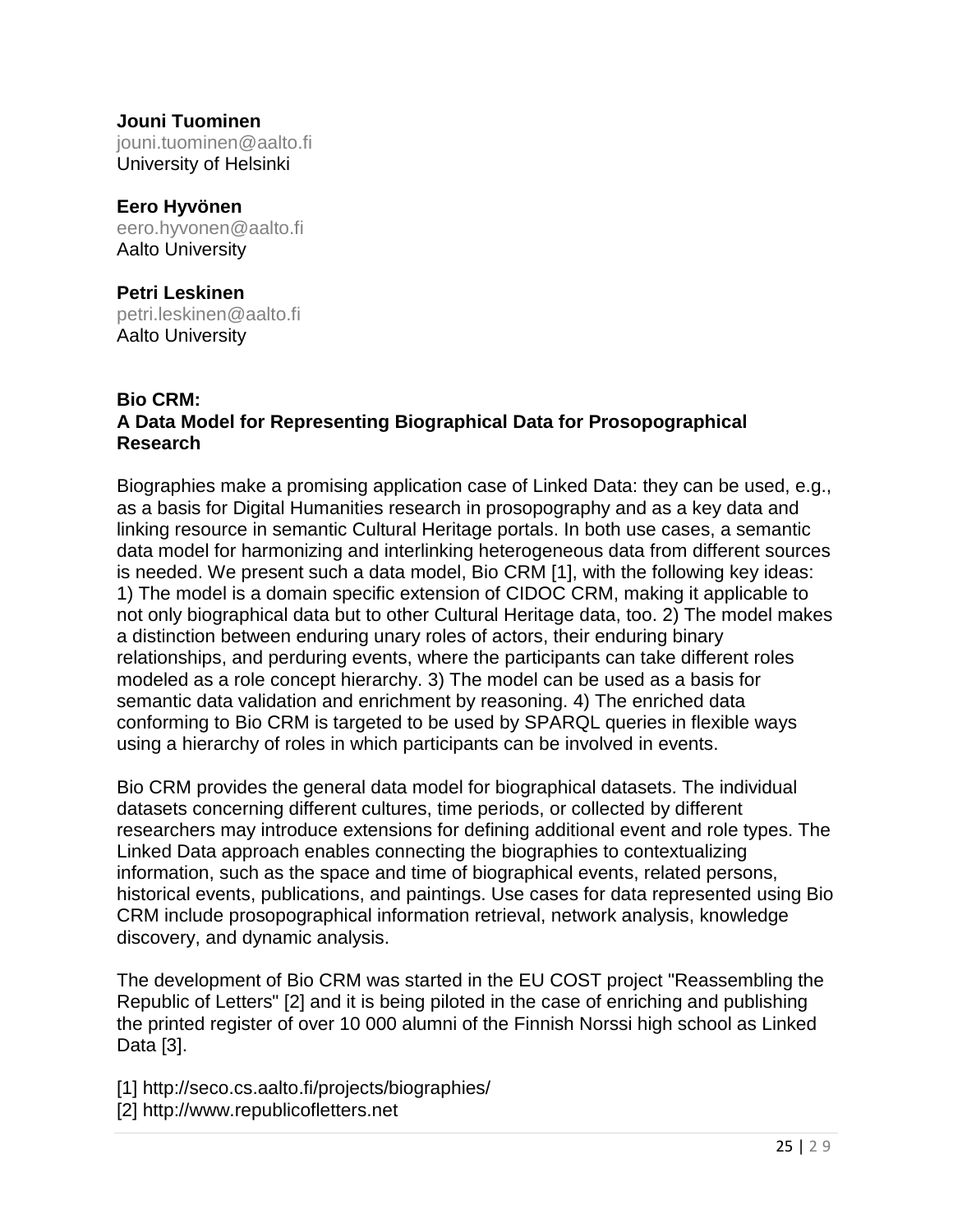[3] Eero Hyvönen, Petri Leskinen, Erkki Heino, Jouni Tuominen and Laura Sirola: Reassembling and Enriching the Life Stories in Printed Biographical Registers: Norssi High School Alumni on the Semantic Web. Proceedings, Language, Technology and Knowledge 2017. June 19-20, Galway, Ireland, Springer-Verlag, 2017.

**Eveline Wandl-Vogt** [eveline.wandl-vogt@oeaw.ac.at](mailto:eveline.wandl-vogt@oeaw.ac.at) Austrian Academy of Sciences

### **Liquid infrastructures for complex research questions : The OI-RI Biographical Research Demonstrator in a nutshell**

"Was kommt nach dem Brockhaus-denken?"

This question is a quote of Ulrich Weinberg introducing Network thinking [1]. The presentation is based on these theories as well the theory of Peter Spiegel regarding We-culture [2]; furthermore related to relevant political strategies (EC, ministries AT) e.g. open innovation [3][4].

The Open innovation research infrastructure (OI-RI) is introduced. this is a collaborative, international movement, which started in 2016.12 in Vienna.

Against the background of ongoing projects [5] at the research group on methods and innovation, exploration<sup>space</sup>, the author discusses the implementation of the OI-RI, based on a potential biographical research demonstrator.

The author describes the general architecture of the OI-RI and a certain biographical research demonstrator. The design and architecture of the

OI-RI is based on an intense exchange of virtual and physical infrastructures, champions who may take action in liquid experimental labs and close interaction of all societal actors in an environmental setting(quintuple helix model.

In this presentation the author focuses on the new forms of knowledge regarding biographical data [cf. 6,7] and the multidisciplinary collaboration topic: To meet complex research questions beyond disciplinary scope, e.g. value or risks of migration, relationship of technology development, society and culture, impact of emerging technologies and societal evolutions on biographical research, etc., multidisciplinary collaboration is essential [cf. 8]. in this paper the author introduces into open innovation methods and practices as well as other methods applied within the OI-RI design, to implement a user centered approach e.g. Design thinking. She maps it to other ongoing initatives and focuses on the participatory, collaborative workflows on the example of liquid innovation hubs. Concluding, the presentation demonstrates on the example of biographical research into strategies, workflows and first results of the new liquid lab at the Austrian Academy of Sciences, founded and coordinated by the author.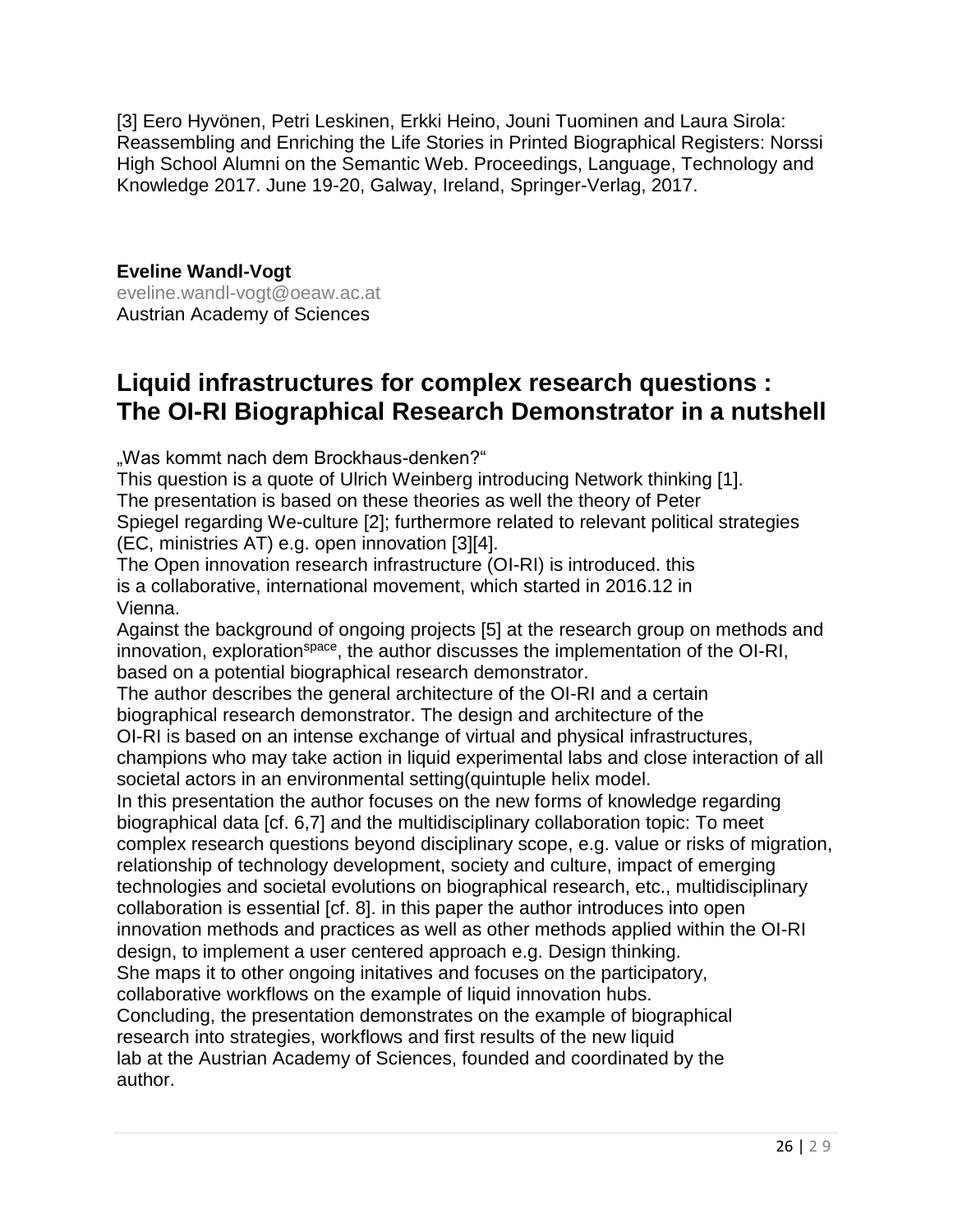[1] Ulrich Weinberg (2015). Network Thinking. Was kommt nach dem Brockhaus-Denken?

[2] Peter Spiegel (2015). We-Q better than IQ.

[3] Chesbrough, Henry (2003). Open Innovation. The New Imperative for Creating and Profiting from Technology.

[4] Österreichische Strategie für Open Innovation (2015).

https://www.bmvit.gv.at/innovation/downloads/open\_innovation\_strategie\_oe sterreich.pdf (zugriff: 18.5.2017).

[5] APIS. http://www.oeaw.ac.at/acdh/en/apis;

https://apis.acdh.oeaw.ac.at/ ; exploreAT! exploring austria´s culture

through the language glass: https://exploreat.usal.es/ (zugriff jeweils: 18.5.2017).

[6] Schnapp, Jeffrey (2014): Knowledge Design. Herrenhausen Lectures pamphlet series, Volkswagen Foundation, Hannover, Germany.

[7] Schnapp, Jeffrey: The Intimate Lives of Cultural Objects. forthcoming in Routledge Companion to Media Studies and Digital Humanities, ed. Jentery Sayers, (New York: Routledge, 2017).

[8] Goikhman, Alisa, Theron, Roberto, Wandl-Vogt, Eveline (2016):

Designing collaborations: Could design probes contribute to better communication between collaborators? In Proceedings of the Fourth International Conference on Technological Ecosystems for Enhancing Multiculturality (TEEM '16). ACM, New York, NY, USA, XXX-XXX. DOI: http://dx.doi.org/10.1145/3012430.3012431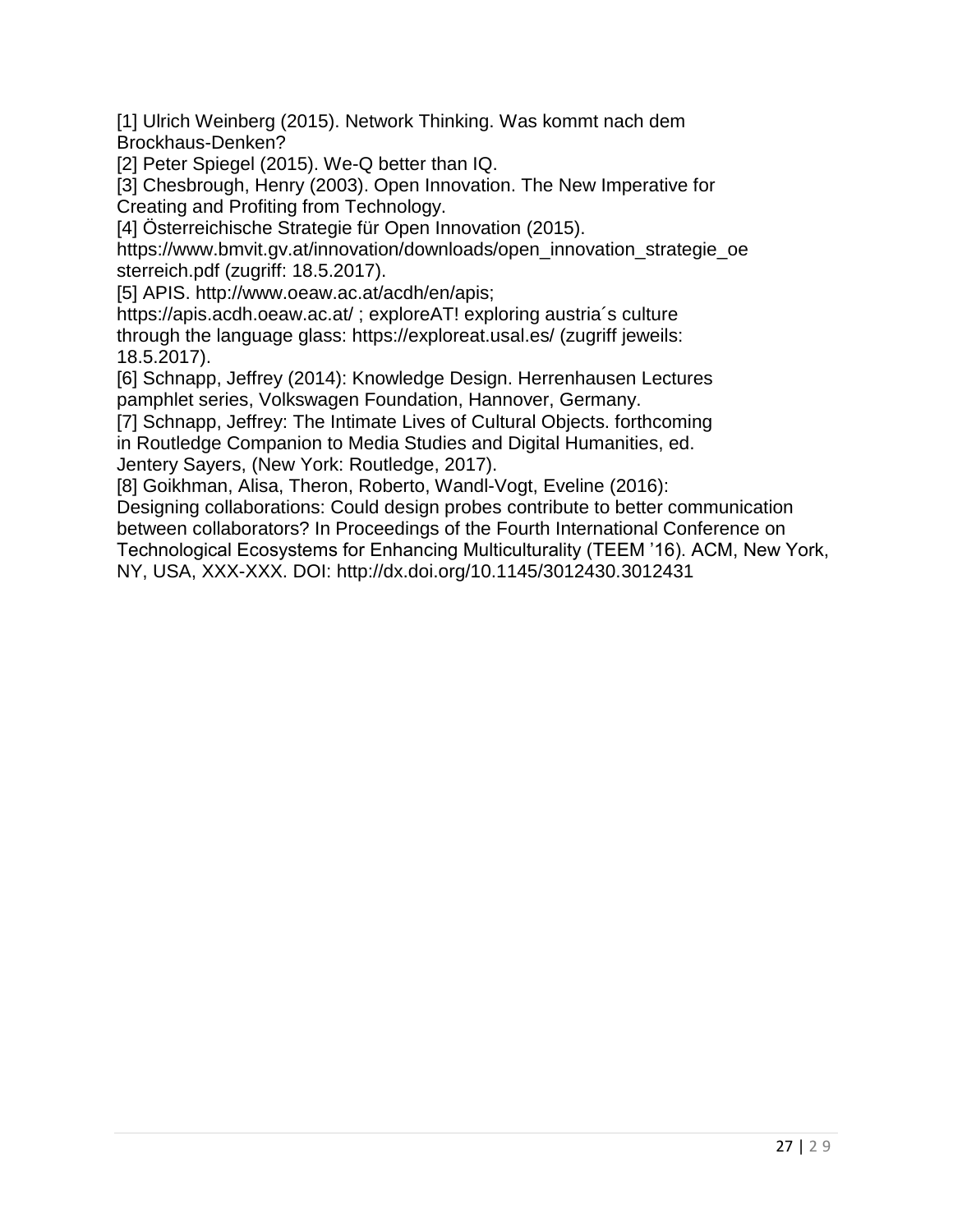#### **Lars Wieneke**

lars.wieneke@uni.luLuxembourg Centre for Contemporary and Digital History

#### **Marten Düring**

[marten.during@uni.lu](mailto:marten.during@uni.lu) Luxembourg Centre for Contemporary and Digital History

**Denis Scuto** [denis.scuto@uni.lu](mailto:denis.scuto@uni.lu) Luxembourg Centre for Contemporary and Digital History

#### **Joël Thill**

[Joel.thill@an.etat.lu](mailto:Joel.thill@an.etat.lu) Luxembourg Archives Nationales Luxembourg

### **No privacy for the dead. GDPR legislation and Biographical Data in Contemporary History**

Structured biographical data and the emergence of shared repositories for their storage and provision represent significant opportunities for scholars, teachers and cultural heritage institutions. They make it possible to link persons and organisations through time and space on an unprecedented scale; always together with references to the underlying source materials. Such links make it faster and easier to reconstruct individual careers, attitudes, beliefs and social relationships; but may also reveal hitherto unobserved patterns in the data.

Especially for micro-historical research the systematic linking and exploration of structured biographical data becomes a natural extension of traditional methods. Medievalists and classicists can happily apply these approaches for their research since "the dead have no privacy". Contemporary historians on the other hand come under pressure from new European legislation under the General Data Protection Regulation (GDPR). GDPR is already a reality and has been adopted by the European parliament in April 2016 while coming into force in May 2018. While its main aim – to regulate the use and protection of privacy related data for EU citizens – is more than welcomed by the authors, the concrete implementation on a national level might pose significant threats to already established practices. In this presentation, we want to highlight some of the potential issues that might emerge from GDPR for research in contemporary history, e.g. the reinforced "right to forget" that affects not only published but also internal repositories, the idea of "consent" given by the data subject when dealing with historical files and the idea of anonymization or pseudo-anonymization and their implications for identity disambiguation.